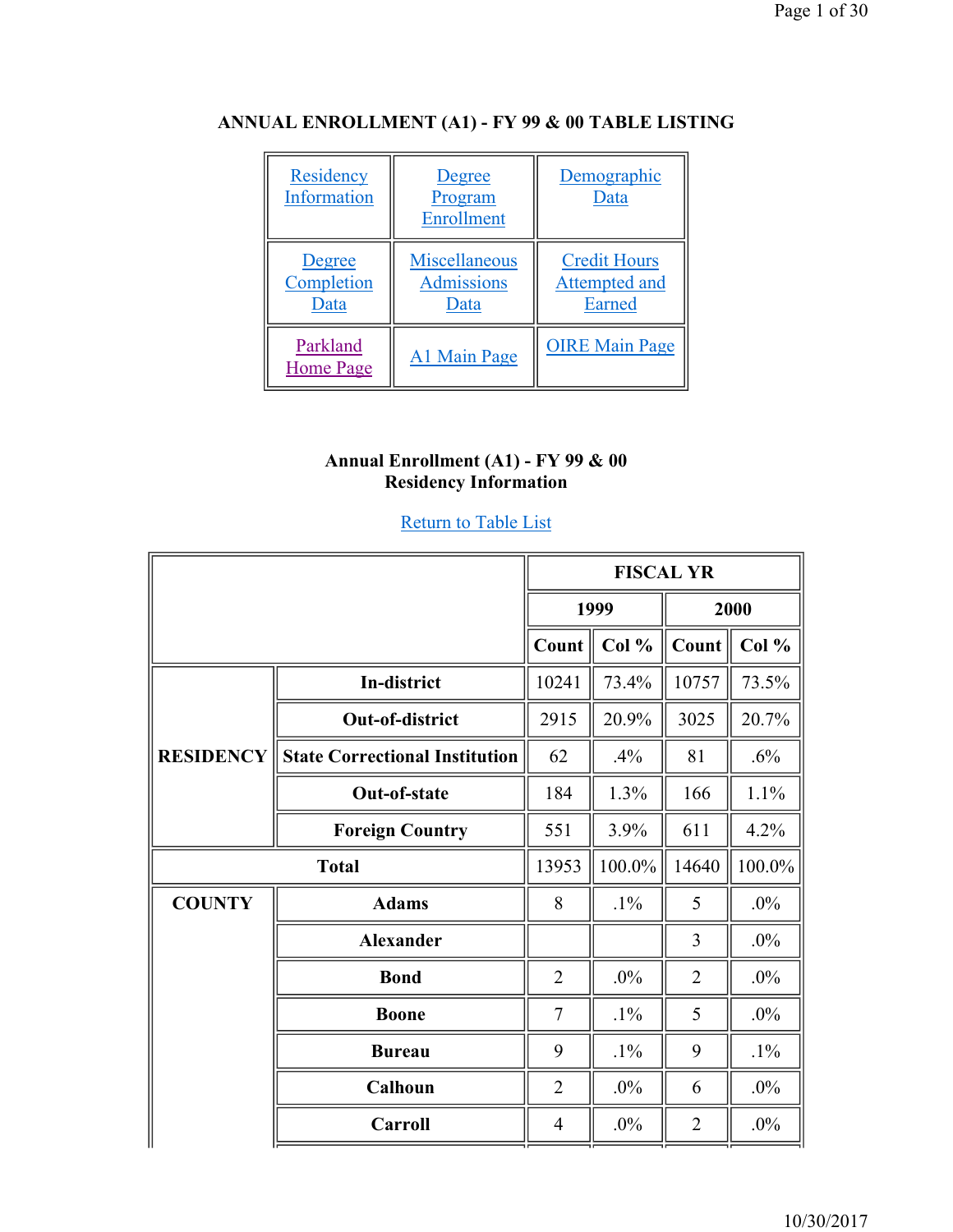| Cass              | 5              | .0%    | 5                | $.0\%$ |
|-------------------|----------------|--------|------------------|--------|
| Champaign         | 8309           | 59.5%  | 8756             | 59.8%  |
| Christian         | 21             | $.2\%$ | 13               | $.1\%$ |
| <b>Clark</b>      | 18             | $.1\%$ | 13               | $.1\%$ |
| Clay              | 5              | $.0\%$ | 3                | $.0\%$ |
| <b>Clinton</b>    | 9              | $.1\%$ | 10               | $.1\%$ |
| <b>Coles</b>      | 82             | .6%    | 60               | .4%    |
| Cook              | 910            | 6.5%   | 882              | 6.0%   |
| Crawford          | 14             | $.1\%$ | 17               | $.1\%$ |
| <b>Cumberland</b> | 11             | $.1\%$ | 9                | $.1\%$ |
| De Kalb           | 15             | $.1\%$ | 20               | $.1\%$ |
| De Witt           | 123            | .9%    | 125              | .9%    |
| <b>Douglas</b>    | 481            | 3.4%   | 501              | 3.4%   |
| Du Page           | 155            | 1.1%   | 173              | 1.2%   |
| <b>Edgar</b>      | 40             | .3%    | 32               | $.2\%$ |
| Effingham         | 39             | .3%    | 35               | $.2\%$ |
| Fayette           | 4              | .0%    | 3                | $.0\%$ |
| Ford              | 422            | 3.0%   | 457              | 3.1%   |
| Franklin          | $\overline{4}$ | $.0\%$ |                  |        |
| <b>Fulton</b>     | 5              | $.0\%$ | 8                | $.1\%$ |
| Gallatin          |                |        | $\mathbf{1}$     | $.0\%$ |
| Greene            | $\overline{3}$ | $.0\%$ | $\mathbf{1}$     | $.0\%$ |
| Grundy            | 6              | $.0\%$ | 9                | $.1\%$ |
| Hancock           | $\overline{2}$ | $.0\%$ | 6                | $.0\%$ |
| Henderson         | $\overline{2}$ | $.0\%$ |                  |        |
| <b>Henry</b>      | 16             | $.1\%$ | 17               | $.1\%$ |
| <b>Iroquois</b>   | 200            | 1.4%   | 223              | 1.5%   |
| <b>Jackson</b>    | $\tau$         | $.1\%$ | 8                | $.1\%$ |
| <b>Jasper</b>     | 10             | $.1\%$ | $\boldsymbol{7}$ | $.0\%$ |
|                   |                |        |                  |        |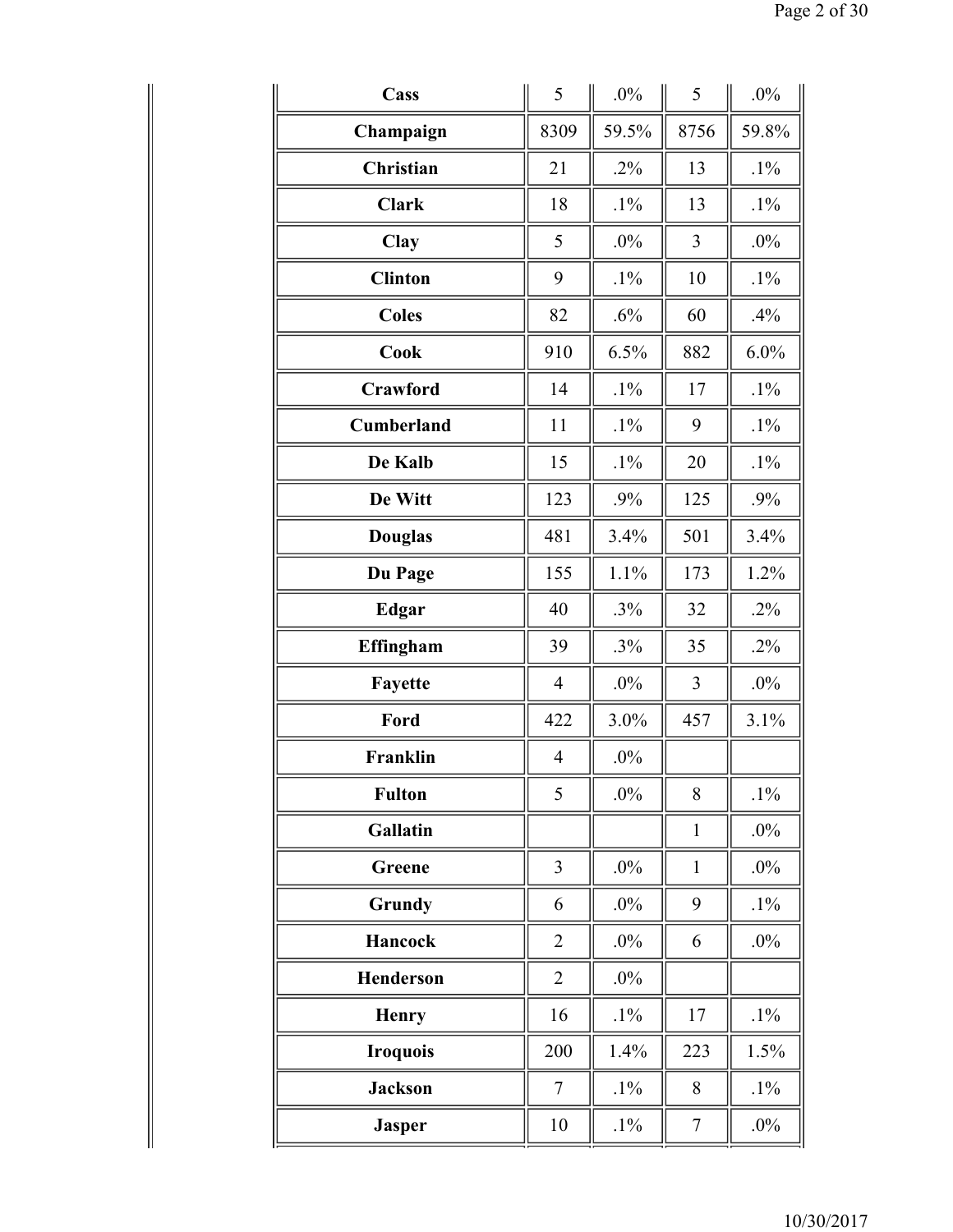| <b>Jefferson</b>  | 8              | $.1\%$ | 10             | $.1\%$ |
|-------------------|----------------|--------|----------------|--------|
| <b>Jersey</b>     | $\mathbf{1}$   | $.0\%$ | $\overline{2}$ | $.0\%$ |
| <b>Jo Daviess</b> | $\overline{4}$ | $.0\%$ | 6              | $.0\%$ |
| Kane              | 52             | .4%    | 45             | .3%    |
| <b>Kankakee</b>   | 82             | .6%    | 56             | .4%    |
| Kendall           | 11             | $.1\%$ | 15             | $.1\%$ |
| <b>Knox</b>       | $\overline{4}$ | $.0\%$ | 6              | $.0\%$ |
| Lake              | 118            | .8%    | 104            | $.7\%$ |
| <b>La Salle</b>   | 19             | $.1\%$ | 22             | $.2\%$ |
| Lawrence          |                |        | $\overline{2}$ | $.0\%$ |
| Lee               | $\overline{7}$ | $.1\%$ | 10             | $.1\%$ |
| Livingston        | 146            | 1.0%   | 115            | .8%    |
| Logan             | 20             | $.1\%$ | 16             | $.1\%$ |
| McDonough         | 13             | $.1\%$ | 14             | $.1\%$ |
| <b>McHenry</b>    | 27             | $.2\%$ | 30             | $.2\%$ |
| <b>McLean</b>     | 331            | 2.4%   | 303            | 2.1%   |
| Macon             | 118            | .8%    | 146            | 1.0%   |
| Macoupin          | 8              | $.1\%$ | 10             | $.1\%$ |
| <b>Madison</b>    | 27             | $.2\%$ | 23             | $.2\%$ |
| <b>Marion</b>     | 9              | $.1\%$ | 14             | $.1\%$ |
| <b>Marshall</b>   | $\overline{2}$ | $.0\%$ | 3              | $.0\%$ |
| <b>Mason</b>      | 6              | $.0\%$ | 11             | $.1\%$ |
| <b>Menard</b>     | 14             | $.1\%$ | 8              | $.1\%$ |
| <b>Mercer</b>     | 3              | $.0\%$ | $\overline{2}$ | $.0\%$ |
| <b>Monroe</b>     | 3              | $.0\%$ | 3              | $.0\%$ |
| <b>Montgomery</b> | 6              | $.0\%$ | 10             | $.1\%$ |
| Morgan            | 11             | $.1\%$ | 8              | $.1\%$ |
| Moultrie          | 17             | $.1\%$ | 16             | $.1\%$ |
| Ogle              | $\mathfrak{Z}$ | $.0\%$ | 11             | $.1\%$ |
|                   |                |        |                |        |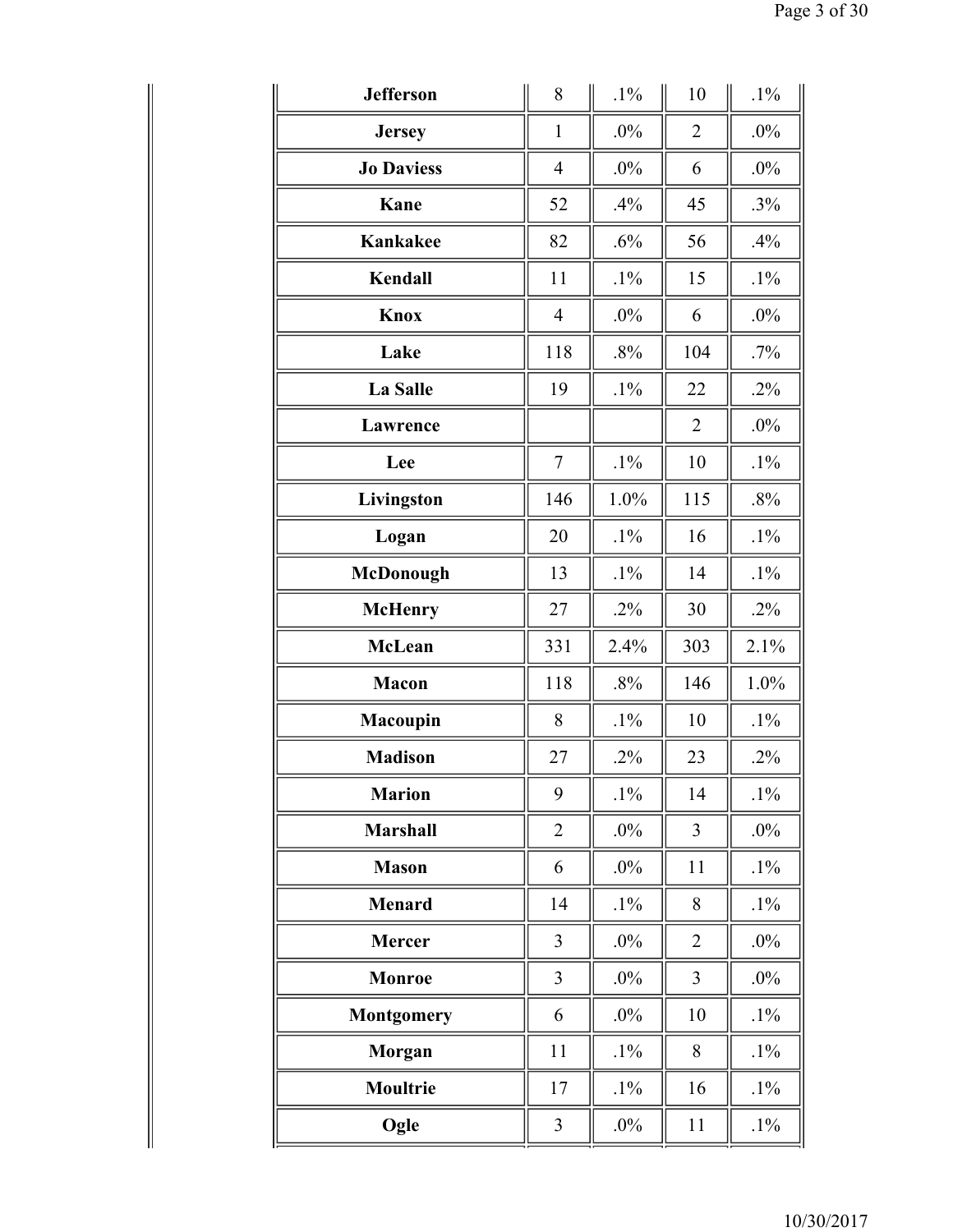| Peoria             | 34             | $.2\%$ | 37             | $.3\%$ |
|--------------------|----------------|--------|----------------|--------|
| Perry              | 5              | $.0\%$ | $\overline{4}$ | $.0\%$ |
| <b>Piatt</b>       | 561            | 4.0%   | 619            | 4.2%   |
| <b>Pike</b>        | $\overline{2}$ | $.0\%$ | 11             | $.1\%$ |
| Pope               | $\mathbf{1}$   | $.0\%$ | $\overline{2}$ | $.0\%$ |
| Putnam             | $\overline{4}$ | $.0\%$ | 6              | $.0\%$ |
| Randolph           | 3              | $.0\%$ | 3              | $.0\%$ |
| <b>Richland</b>    | 3              | $.0\%$ | 6              | $.0\%$ |
| <b>Rock Island</b> | 17             | $.1\%$ | 24             | $.2\%$ |
| St. Clair          | 27             | $.2\%$ | 41             | $.3\%$ |
| <b>Saline</b>      | $\overline{2}$ | $.0\%$ | $\mathbf{1}$   | $.0\%$ |
| Sangamon           | 62             | .4%    | 70             | $.5\%$ |
| <b>Schuyler</b>    | $\overline{2}$ | $.0\%$ | 4              | .0%    |
| <b>Scott</b>       | $\overline{4}$ | $.0\%$ | 3              | $.0\%$ |
| <b>Shelby</b>      | 21             | $.2\%$ | 20             | $.1\%$ |
| <b>Stark</b>       | $\mathbf{1}$   | $.0\%$ |                |        |
| <b>Stephenson</b>  | 8              | $.1\%$ | 9              | $.1\%$ |
| <b>Tazewell</b>    | 23             | $.2\%$ | 33             | $.2\%$ |
| <b>Vermilion</b>   | 239            | 1.7%   | 281            | 1.9%   |
| Wabash             | 3              | $.0\%$ | $\overline{4}$ | $.0\%$ |
| Warren             | $\overline{4}$ | $.0\%$ | 9              | $.1\%$ |
| Washington         | 3              | $.0\%$ | $\overline{2}$ | $.0\%$ |
| Wayne              | $\mathbf{1}$   | $.0\%$ | $\overline{2}$ | $.0\%$ |
| White              | $\mathbf{1}$   | $.0\%$ | $\mathbf{1}$   | $.0\%$ |
| Whiteside          | 8              | $.1\%$ | 14             | $.1\%$ |
| Will               | 58             | .4%    | 83             | $.6\%$ |
| Williamson         | $\overline{2}$ | $.0\%$ | $\tau$         | $.0\%$ |
| Winnebago          | 20             | $.1\%$ | 29             | $.2\%$ |
| Woodford           | 17             | $.1\%$ | 10             | $.1\%$ |
|                    |                |        |                |        |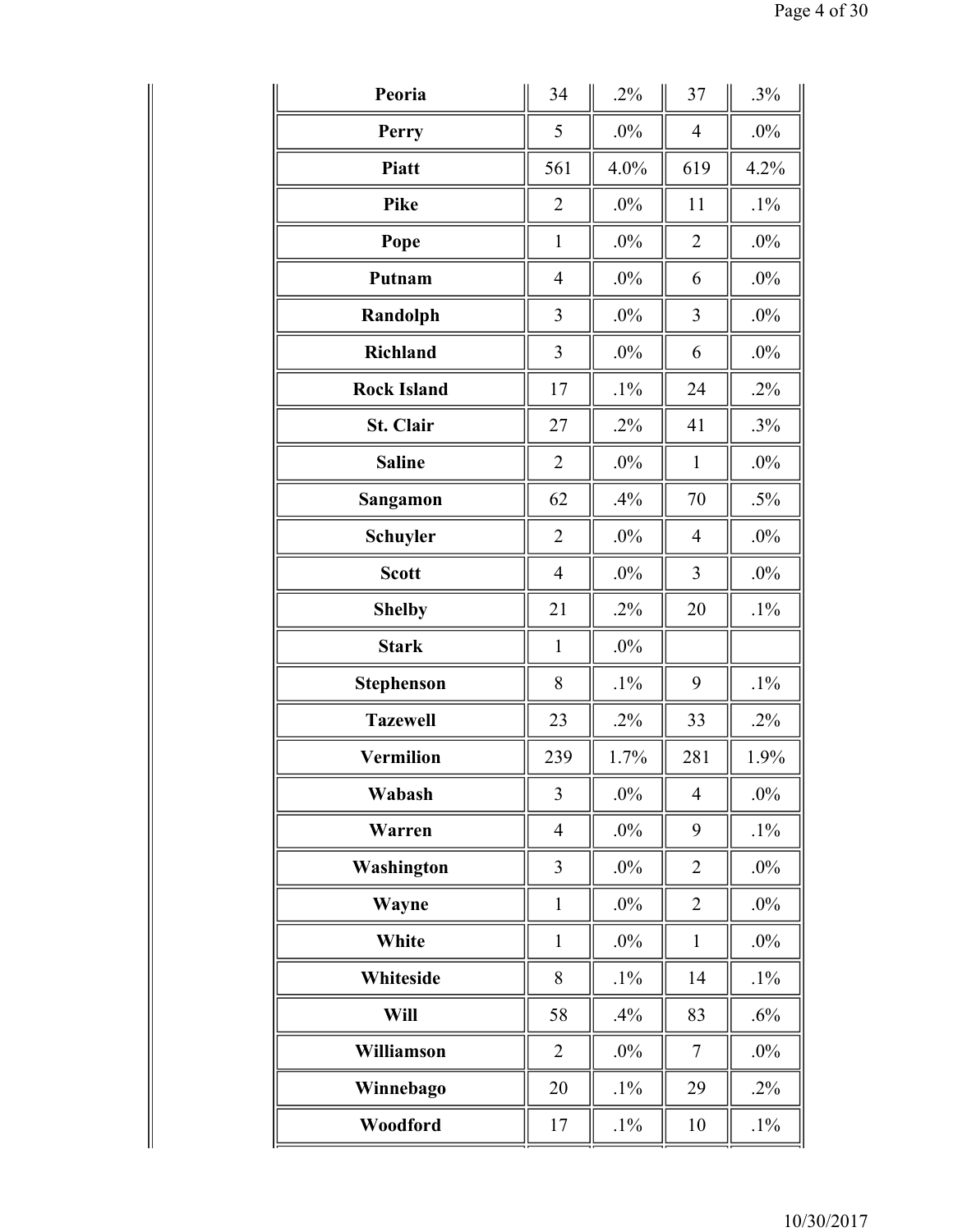|              | Correct/OOState/Foreign | 797            | 5.7%   | 858            | 5.9%   |
|--------------|-------------------------|----------------|--------|----------------|--------|
|              | <b>Total</b>            |                | 100.0% | 14640          | 100.0% |
| <b>STATE</b> | <b>Not Reported</b>     | 13             | $.1\%$ | 22             | $.2\%$ |
|              | <b>Alabama</b>          | $\mathbf{1}$   | $.0\%$ | $\mathbf{1}$   | $.0\%$ |
|              | <b>Alaska</b>           | $\mathbf{1}$   | $.0\%$ | $\mathbf{1}$   | $.0\%$ |
|              | <b>Arizona</b>          |                |        | $\mathbf{1}$   | $.0\%$ |
|              | <b>Arkansas</b>         | $\mathbf{1}$   | $.0\%$ | $\overline{2}$ | $.0\%$ |
|              | California              | 7              | $.1\%$ | $\tau$         | $.0\%$ |
|              | Connecticut             | $\overline{2}$ | $.0\%$ | $\overline{2}$ | $.0\%$ |
|              | <b>Delaware</b>         | $\mathbf{1}$   | $.0\%$ |                |        |
|              | Florida                 | 7              | $.1\%$ | $\overline{4}$ | $.0\%$ |
|              | Georgia                 | 3              | .0%    | $\overline{2}$ | $.0\%$ |
|              | Hawaii                  | $\overline{2}$ | $.0\%$ | 3              | $.0\%$ |
|              | Idaho                   | $\mathbf{1}$   | $.0\%$ | $\overline{2}$ | $.0\%$ |
|              | <b>Illinois</b>         | 13218          | 94.7%  | 13863          | 94.7%  |
|              | Indiana                 | 48             | .3%    | 38             | $.3\%$ |
|              | Iowa                    | $\overline{2}$ | $.0\%$ | $\overline{2}$ | $.0\%$ |
|              | <b>Kansas</b>           | $\mathbf{1}$   | $.0\%$ |                |        |
|              | Kentucky                | 3              | $.0\%$ | $\overline{3}$ | $.0\%$ |
|              | Louisiana               | $\overline{4}$ | $.0\%$ |                |        |
|              | Maine                   |                |        | $\mathbf{1}$   | $.0\%$ |
|              | Maryland                | 5              | $.0\%$ | $\overline{4}$ | $.0\%$ |
|              | <b>Massachusetts</b>    | $\overline{2}$ | $.0\%$ | $\overline{2}$ | $.0\%$ |
|              | Michigan                | $\tau$         | $.1\%$ | $\tau$         | $.0\%$ |
|              | Minnesota               | 3              | $.0\%$ | $\overline{2}$ | $.0\%$ |
|              | Mississippi             | $\overline{2}$ | $.0\%$ |                |        |
|              | Missouri                | 15             | $.1\%$ | 14             | $.1\%$ |
|              | <b>Nebraska</b>         | $\overline{2}$ | $.0\%$ | $\mathbf{1}$   | $.0\%$ |
|              | <b>New Hampshire</b>    | $\mathbf{1}$   | $.0\%$ |                |        |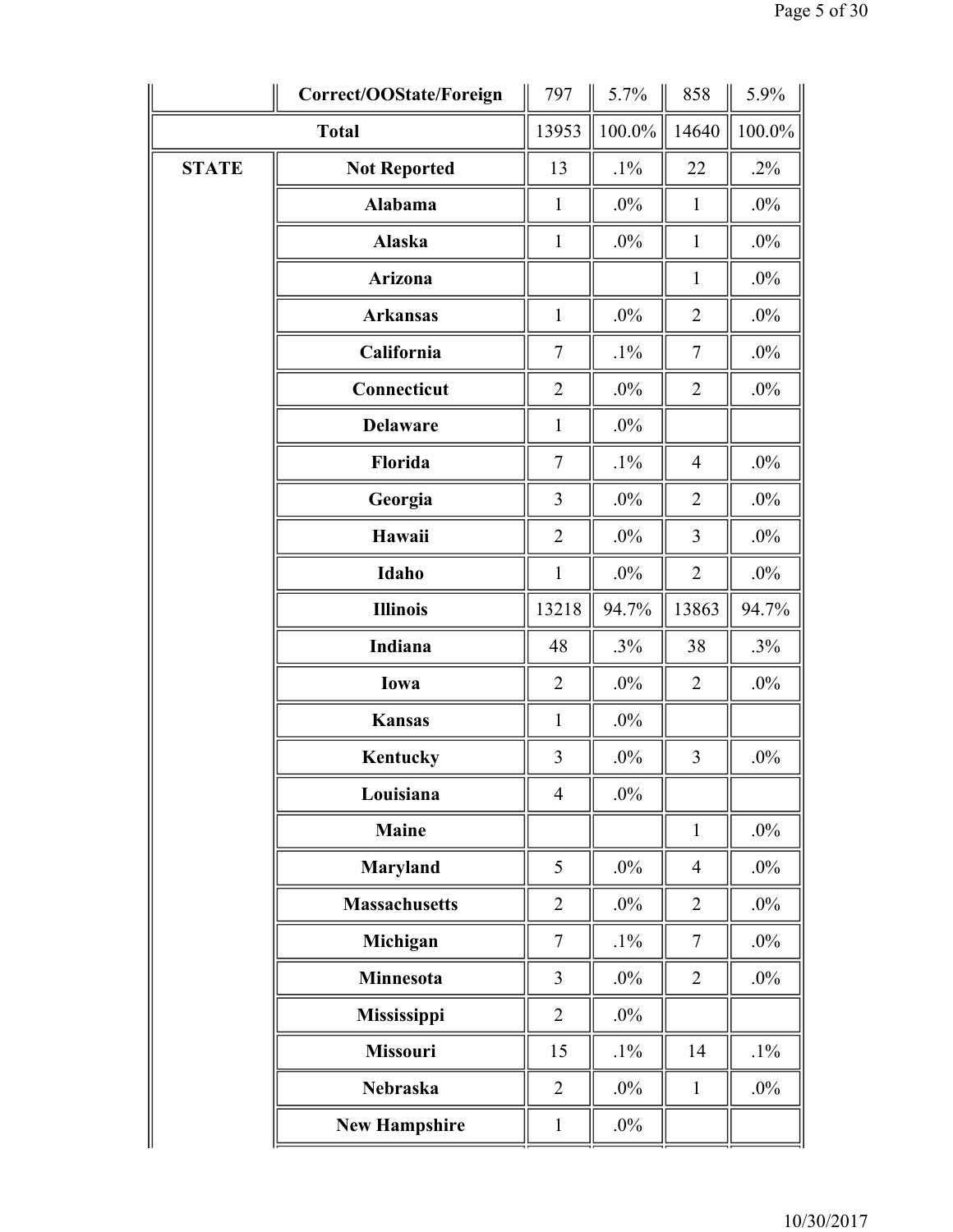|                                                                                                              | <b>New Jersey</b>     | $\overline{4}$ | $.0\%$ | 3              | $.0\%$ |
|--------------------------------------------------------------------------------------------------------------|-----------------------|----------------|--------|----------------|--------|
|                                                                                                              | <b>New Mexico</b>     | 1              | $.0\%$ | $\mathbf{1}$   | $.0\%$ |
|                                                                                                              | <b>New York</b>       | 8              | $.1\%$ | 9              | $.1\%$ |
|                                                                                                              | <b>North Carolina</b> |                |        | $\mathbf{1}$   | $.0\%$ |
|                                                                                                              | Ohio                  | 15             | $.1\%$ | 12             | $.1\%$ |
|                                                                                                              | Oregon                |                |        | $\mathbf{1}$   | $.0\%$ |
|                                                                                                              | Pennsylvania          | $\overline{4}$ | $.0\%$ | $\overline{2}$ | $.0\%$ |
|                                                                                                              | <b>Rode Island</b>    |                |        | $\mathbf{1}$   | $.0\%$ |
|                                                                                                              | <b>S</b> Carolina     |                |        | $\mathbf{1}$   | $.0\%$ |
|                                                                                                              | <b>S</b> Dakota       | $\mathbf{1}$   | $.0\%$ |                |        |
|                                                                                                              | <b>Tennessee</b>      | $\mathbf{1}$   | $.0\%$ | $\overline{2}$ | $.0\%$ |
|                                                                                                              | <b>Texas</b>          | 5              | $.0\%$ | $\overline{4}$ | $.0\%$ |
|                                                                                                              | Virginia              | 3              | $.0\%$ | $\mathbf{1}$   | $.0\%$ |
|                                                                                                              | Washington            |                |        | $\overline{2}$ | $.0\%$ |
|                                                                                                              | Wisconsin             | 8              | $.1\%$ | 5              | .0%    |
|                                                                                                              | Foreign               | 551            | 3.9%   | 611            | 4.2%   |
|                                                                                                              | 13953                 | 100.0%         | 14640  | 100.0%         |        |
| Source:n:\\\iccb\a1\a1fy00.sps<br>Prepared by the Office of Institutional Research and Evaluation; 05 Sep 00 |                       |                |        |                |        |

#### **Annual Enrollment (A1) - FY 99 & 00 Degree Program Enrollment**

|                |                 | <b>FISCAL YR</b> |       |              |       |
|----------------|-----------------|------------------|-------|--------------|-------|
|                |                 | 1999             |       |              | 2000  |
|                |                 | Count            | Col % | <b>Count</b> | Col % |
| <b>PROGRAM</b> | <b>B ABGAAS</b> |                  |       |              | .0%   |
|                | <b>B ABMAAS</b> | 63               | .5%   | 57           | .4%   |
|                |                 |                  |       |              |       |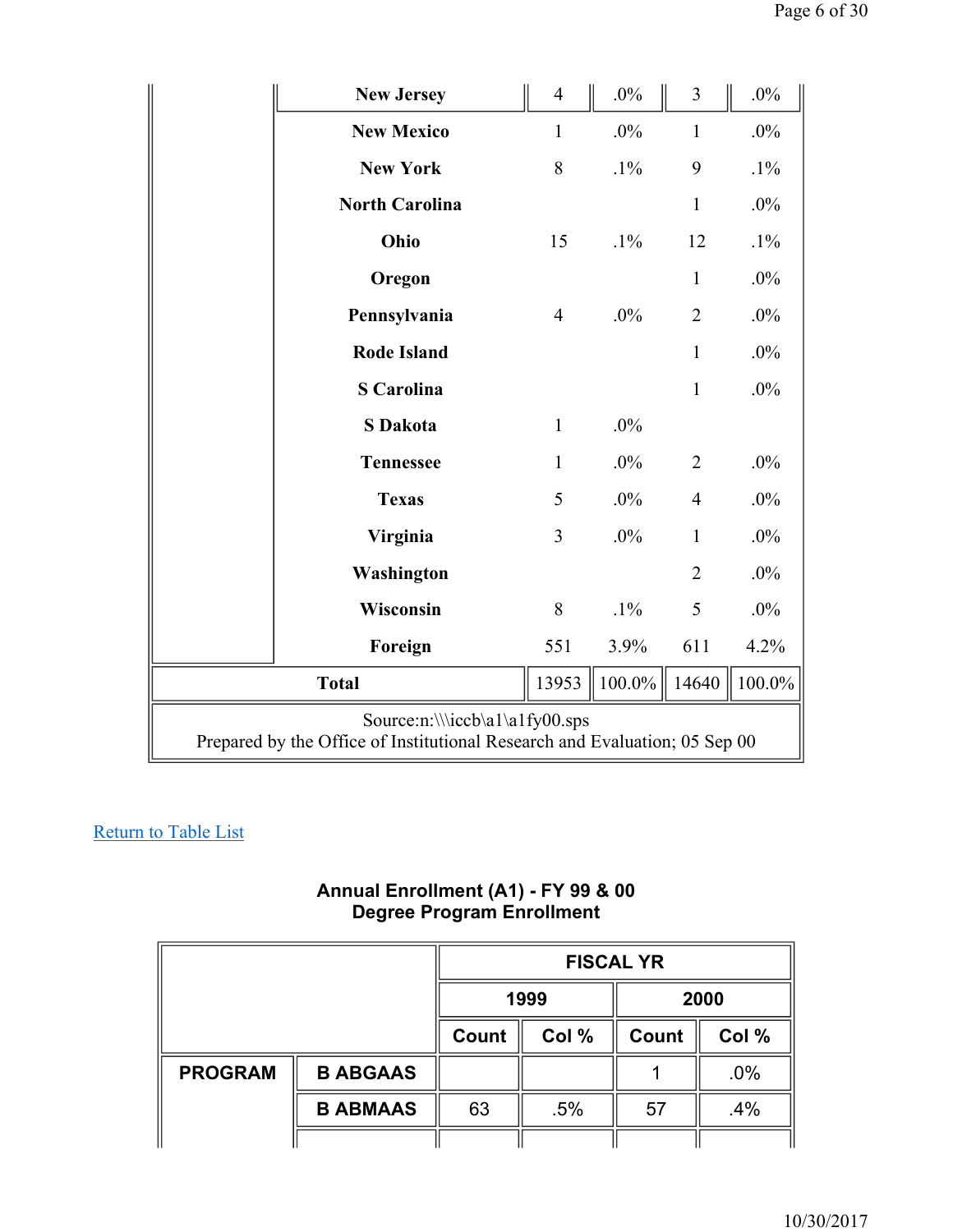| <b>B ABTAAS</b> |                |        | 1   | $.0\%$ |
|-----------------|----------------|--------|-----|--------|
| <b>B ACCAAS</b> | 142            | 1.0%   | 134 | .9%    |
| <b>B ACCCER</b> | 20             | $.1\%$ | 16  | $.1\%$ |
| <b>B AGBCER</b> | 1              | .0%    | 4   | $.0\%$ |
| <b>B BNKAAS</b> | 14             | $.1\%$ | 5   | $.0\%$ |
| <b>B CMSAAS</b> | 103            | $.7\%$ | 109 | .7%    |
| <b>B CPLAAS</b> | 78             | .6%    | 68  | .5%    |
| <b>B CPMAAS</b> | 57             | .4%    | 71  | .5%    |
| <b>B CSMCER</b> | 36             | .3%    | 31  | .2%    |
| <b>B EQMAAS</b> | 26             | .2%    | 29  | .2%    |
| <b>B EQMCER</b> | $\overline{4}$ | .0%    | 5   | .0%    |
| <b>B HIFCER</b> | 5              | .0%    | 4   | .0%    |
| <b>B HIHAAS</b> | 33             | .2%    | 30  | .2%    |
| <b>B HIMCER</b> | 3              | .0%    | 6   | .0%    |
| <b>B HIRAAS</b> | 35             | .3%    | 28  | .2%    |
| <b>B INDCER</b> | 21             | .2%    | 16  | $.1\%$ |
| <b>B INTCER</b> | 9              | .1%    | 6   | .0%    |
| <b>B IPRCER</b> |                |        | 4   | .0%    |
| <b>BIPRCOC</b>  | 1              | .0%    |     |        |
| <b>B MGTAAS</b> | 218            | 1.6%   | 191 | 1.3%   |
| <b>B MKTAAS</b> | 46             | .3%    | 47  | .3%    |
| <b>B OCAAAS</b> |                |        |     |        |
|                 | 50             | .4%    | 74  | .5%    |
| <b>B OCIAAS</b> | 37             | .3%    | 20  | .1%    |
| <b>B OCLAAS</b> | 28             | .2%    | 10  | .1%    |
| <b>B OCMAAS</b> | 23             | .2%    | 13  | $.1\%$ |
| <b>B OCPCER</b> | 12             | $.1\%$ | 14  | $.1\%$ |
| <b>B OCTCER</b> | 12             | $.1\%$ | 18  | $.1\%$ |
| <b>B RESAAS</b> | 1              | .0%    | 1   | .0%    |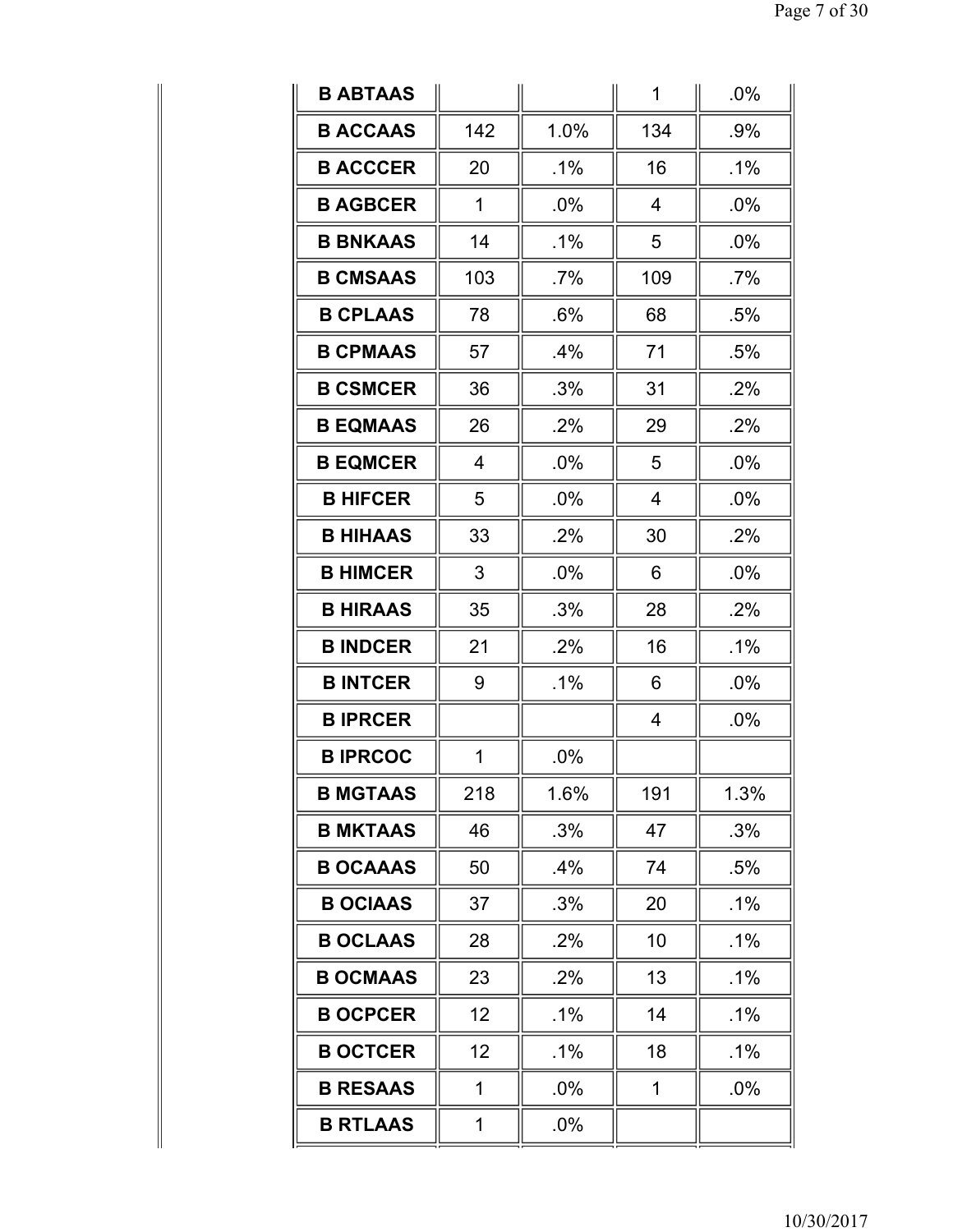| <b>B TRACER</b> | 42             | .3%    | 32             | .2%    |
|-----------------|----------------|--------|----------------|--------|
| <b>E ACRCER</b> | 18             | $.1\%$ | 21             | $.1\%$ |
| <b>E AFTAAS</b> |                |        | 18             | $.1\%$ |
| <b>E AMTCER</b> | 9              | $.1\%$ | 12             | $.1\%$ |
| <b>E AUSCER</b> | 3              | $.0\%$ | 3              | $.0\%$ |
| <b>E AUTAAS</b> | 59             | $.4\%$ | 58             | .4%    |
| <b>E BCRCER</b> | 22             | .2%    | 19             | $.1\%$ |
| <b>E BIMAAS</b> | 14             | $.1\%$ | 10             | .1%    |
| <b>E BRLCOC</b> | $\mathbf{1}$   | $.0\%$ |                |        |
| <b>E CDBAAS</b> | 13             | $.1\%$ | 10             | .1%    |
| <b>E CDMAAS</b> | 71             | .5%    | 77             | .5%    |
| <b>E CIVCER</b> | 19             | $.1\%$ | 9              | $.1\%$ |
| <b>E CMDCER</b> | 13             | $.1\%$ | 12             | $.1\%$ |
| <b>E ECSAAS</b> | 36             | .3%    | 36             | .2%    |
| <b>E ELPCER</b> |                |        | 11             | $.1\%$ |
| <b>E ELPCOC</b> | 10             | $.1\%$ | 3              | .0%    |
| <b>E ELTAAS</b> | 46             | .3%    | 46             | .3%    |
| <b>E ENOCER</b> |                |        | $\mathbf{1}$   | .0%    |
| <b>E ENSAES</b> | 247            | 1.8%   | 240            | 1.6%   |
| <b>E MFGAAS</b> | 33             | .2%    | 51             | .3%    |
| <b>E MFTCER</b> | 5              | .0%    | 5              | .0%    |
| <b>E MPECER</b> |                |        | $\overline{2}$ | .0%    |
| <b>E MPECOC</b> | $\overline{4}$ | .0%    | 1              | $.0\%$ |
| <b>E MPTAAS</b> |                |        | 1              | .0%    |
| <b>E MTMCER</b> | 6              | .0%    | 5              | .0%    |
| <b>E TACCOC</b> | 1              | .0%    | 1              | .0%    |
| <b>E TTTCER</b> |                |        | 23             | .2%    |
| <b>E TTTCOC</b> | 61             | .4%    | 3              | $.0\%$ |
| <b>F AADAFA</b> | 80             | .6%    | 68             | .5%    |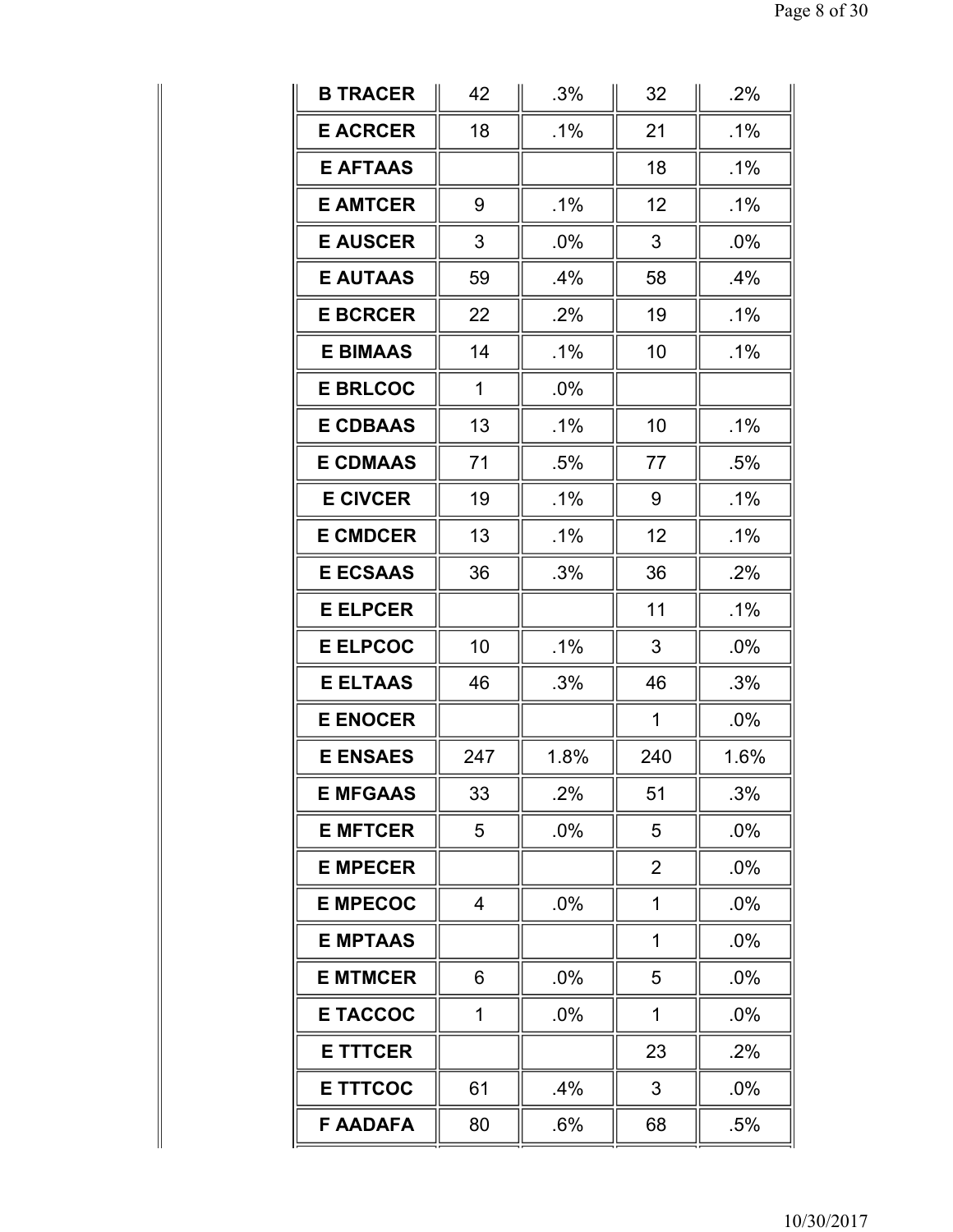| <b>F AAEAFA</b> | 9              | $.1\%$ | 9              | $.1\%$ |
|-----------------|----------------|--------|----------------|--------|
| <b>F MCBAAS</b> | 40             | .3%    | 39             | .3%    |
| <b>F MCCAAS</b> | 13             | $.1\%$ | $\overline{7}$ | $.0\%$ |
| <b>F MCDAAS</b> | 69             | $.5\%$ | 73             | .5%    |
| <b>F MCRAAS</b> | $\overline{2}$ | .0%    |                |        |
| <b>F MCVAAS</b> | 29             | .2%    | 22             | .2%    |
| <b>F MSEAFA</b> | 26             | .2%    | 30             | .2%    |
| <b>F MSPAFA</b> | 24             | .2%    | 26             | .2%    |
| <b>G DASCER</b> | 22             | .2%    | 19             | $.1\%$ |
| <b>G DHGAAS</b> | 71             | .5%    | 70             | .5%    |
| <b>G EMAAOP</b> | 8              | $.1\%$ | 1              | $.0\%$ |
| <b>G EMACER</b> |                |        | 3              | $.0\%$ |
| <b>G EMPCOC</b> | $\overline{4}$ | .0%    | 1              | $.0\%$ |
| <b>G NASCER</b> |                |        | 35             | .2%    |
| <b>G NURAAS</b> |                |        | 99             | $.7\%$ |
| <b>G NURCER</b> |                |        | 53             | .4%    |
| <b>G OTAAAS</b> | 30             | .2%    | 35             | .2%    |
| <b>G RTTAAS</b> | 46             | .3%    | 43             | .3%    |
| <b>G SLPAAS</b> | $\overline{2}$ | .0%    | 13             | $.1\%$ |
| <b>G SURCER</b> | 24             | .2%    | 15             | $.1\%$ |
| <b>G VTTAAS</b> | 66             | .5%    | 69             | $.5\%$ |
| <b>G XRAAAS</b> | 19             | $.1\%$ | 20             | $.1\%$ |
| <b>H GAAAA</b>  | 2051           | 14.7%  | 2006           | 13.7%  |
| <b>H GAACE</b>  | 3022           | 21.7%  | 3269           | 22.3%  |
| <b>M CGRCER</b> |                |        | $\overline{2}$ | .0%    |
| <b>M CGRCOC</b> | $\mathbf{1}$   | .0%    |                |        |
| <b>M CNAAAS</b> | 153            | 1.1%   | 177            | 1.2%   |
| <b>M CNACER</b> | $\overline{2}$ | $.0\%$ | 1              | $.0\%$ |
| <b>M NETCER</b> |                |        | 20             | $.1\%$ |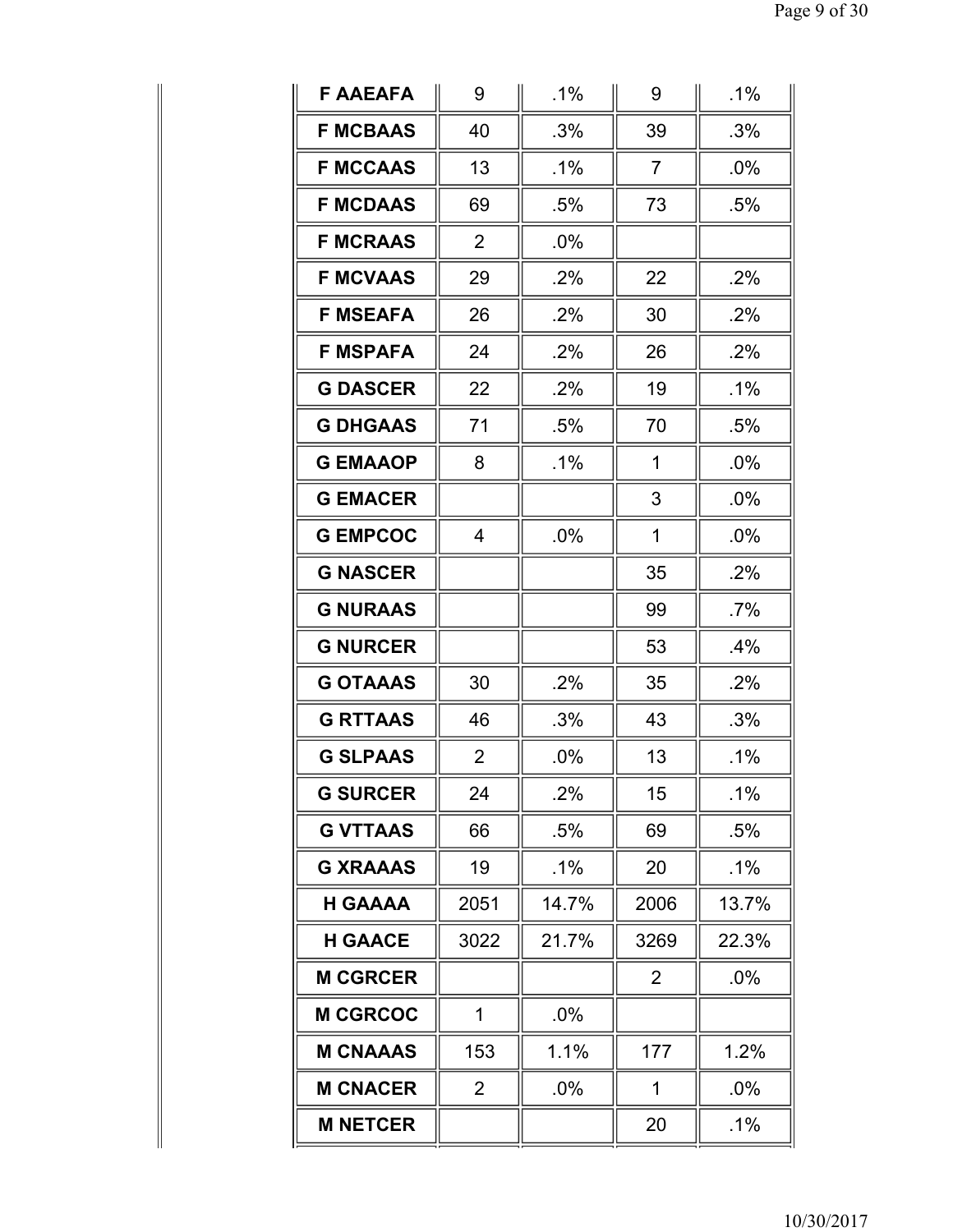| <b>M NETCOC</b> | 25             | .2%    | 8              | .1%    |
|-----------------|----------------|--------|----------------|--------|
| <b>MOOSCER</b>  |                |        | 10             | $.1\%$ |
| <b>MOOSCOC</b>  | 16             | $.1\%$ | $\overline{7}$ | $.0\%$ |
| <b>M VCGAAS</b> | 8              | $.1\%$ | 5              | $.0\%$ |
| <b>M VGAAAS</b> | 29             | $.2\%$ | 30             | $.2\%$ |
| <b>M VGPAAS</b> | 17             | $.1\%$ | 15             | $.1\%$ |
| <b>M VWPAAS</b> | 6              | $.0\%$ | 16             | .1%    |
| <b>M WSAAAS</b> | 5              | .0%    | 6              | .0%    |
| <b>M WSDAAS</b> | 14             | $.1\%$ | 35             | .2%    |
| <b>M WSPAAS</b> | 14             | $.1\%$ | 36             | .2%    |
| <b>N ASGAS</b>  | 1656           | 11.9%  | 1725           | 11.8%  |
| OCCUP019        | 23             | .2%    | 31             | .2%    |
| OCCUP069        | 32             | .2%    | 52             | $.4\%$ |
| OCCUP079        | 783            | 5.6%   | 982            | 6.7%   |
| OCCUP089        | 10             | $.1\%$ | $\overline{7}$ | $.0\%$ |
| OCCUP109        | 23             | .2%    | 11             | $.1\%$ |
| OCCUP159        | 39             | .3%    | 25             | .2%    |
| OCCUP179        | 652            | 4.7%   | 614            | 4.2%   |
| OCCUP200        | 37             | .3%    | 44             | .3%    |
| OCCUP210        | 101            | $.7\%$ | 87             | .6%    |
| OCCUP439        | 37             | .3%    | 23             | .2%    |
| OCCUP449        | 1              | .0%    | 1              | $.0\%$ |
| OCCUP469        | 11             | .1%    | 10             | $.1\%$ |
| OCCUP479        | 97             | $.7\%$ | 68             | .5%    |
| OCCUP489        | 41             | .3%    | 61             | .4%    |
| OCCUP499        | $\overline{2}$ | $.0\%$ | 1              | $.0\%$ |
| <b>R NASAOP</b> | 53             | $.4\%$ |                |        |
| <b>R NURAAS</b> | 269            | 1.9%   | 69             | .5%    |
| <b>R PNGCER</b> | 6              | $.0\%$ | 1              | $.0\%$ |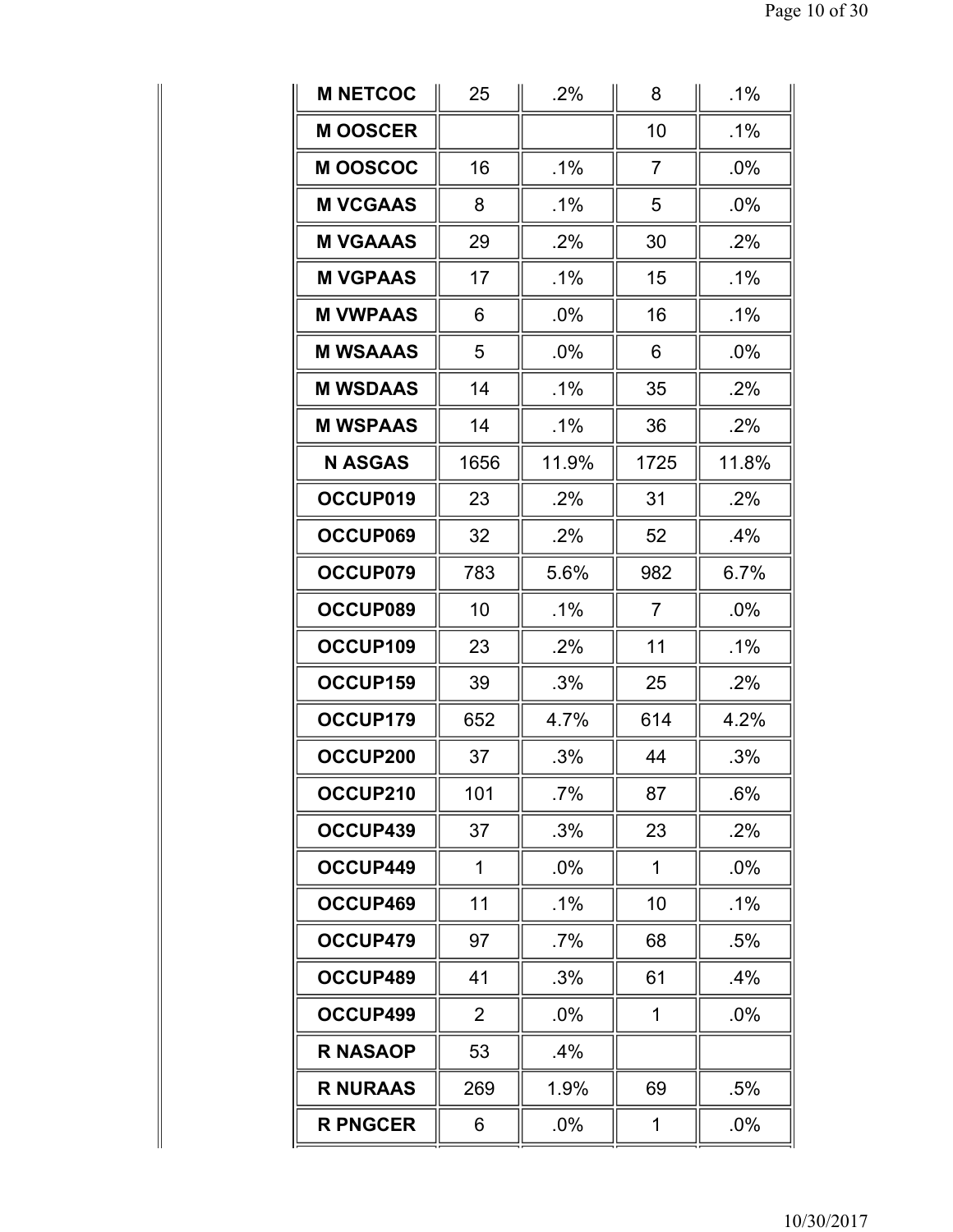|                                                                                                              | <b>S CDACER</b> |       |        | 7           | .0%    |  |  |
|--------------------------------------------------------------------------------------------------------------|-----------------|-------|--------|-------------|--------|--|--|
|                                                                                                              | <b>S CDACOC</b> | 13    | .1%    | 1           | .0%    |  |  |
|                                                                                                              | <b>S CHDAAS</b> | 145   | 1.0%   | 115         | .8%    |  |  |
|                                                                                                              | <b>S CJSAAS</b> | 134   | 1.0%   | 131         | .9%    |  |  |
|                                                                                                              | <b>S FSTAAS</b> | 43    | .3%    | 51          | .3%    |  |  |
|                                                                                                              | <b>S FSTCER</b> | 9     | .1%    | 5           | $.0\%$ |  |  |
|                                                                                                              | <b>SHSTAAS</b>  | 52    | .4%    | 90          | .6%    |  |  |
|                                                                                                              | VOCSK160        | 467   | 3.3%   | 453         | 3.1%   |  |  |
|                                                                                                              | VOCSK161        | 217   | 1.6%   | 349         | 2.4%   |  |  |
|                                                                                                              | Y ABBCE         | 170   | 1.2%   | 264         | 1.8%   |  |  |
|                                                                                                              | Y ABICE         | 212   | 1.5%   | 293         | 2.0%   |  |  |
|                                                                                                              | Y ASACE         | 322   | 2.3%   | 436         | 3.0%   |  |  |
|                                                                                                              | <b>Y ASECE</b>  |       |        | $\mathbf 1$ | .0%    |  |  |
|                                                                                                              | <b>Y ELACE</b>  | 14    | .1%    | 23          | $.2\%$ |  |  |
|                                                                                                              | <b>Y ELBCE</b>  | 68    | .5%    | 76          | .5%    |  |  |
|                                                                                                              | <b>Y ELICE</b>  | 31    | .2%    | 22          | .2%    |  |  |
|                                                                                                              | <b>Y GSUAGS</b> | 424   | 3.0%   | 395         | 2.7%   |  |  |
| <b>Total</b>                                                                                                 |                 | 13953 | 100.0% | 14640       | 100.0% |  |  |
| Source:n:\\\iccb\a1\a1fy00.sps<br>Prepared by the Office of Institutional Research and Evaluation; 05 Sep 00 |                 |       |        |             |        |  |  |

## **Annual Enrollment (A1) - FY 99 & 00 Demographic Data**

|                  |                 | <b>FISCAL YR</b>     |        |                         |       |  |
|------------------|-----------------|----------------------|--------|-------------------------|-------|--|
|                  |                 | 1999                 |        | 2000                    |       |  |
|                  |                 | $C$ ount $\parallel$ | Col %  | Count $\parallel$ Col % |       |  |
| <b>AGE RANGE</b> | <b>Under 17</b> | 94                   | $.7\%$ | 153                     | 1.0%  |  |
|                  | 17-20 yrs old   | 4520                 | 32.4%  | 4671                    | 31.9% |  |
|                  |                 |                      |        |                         |       |  |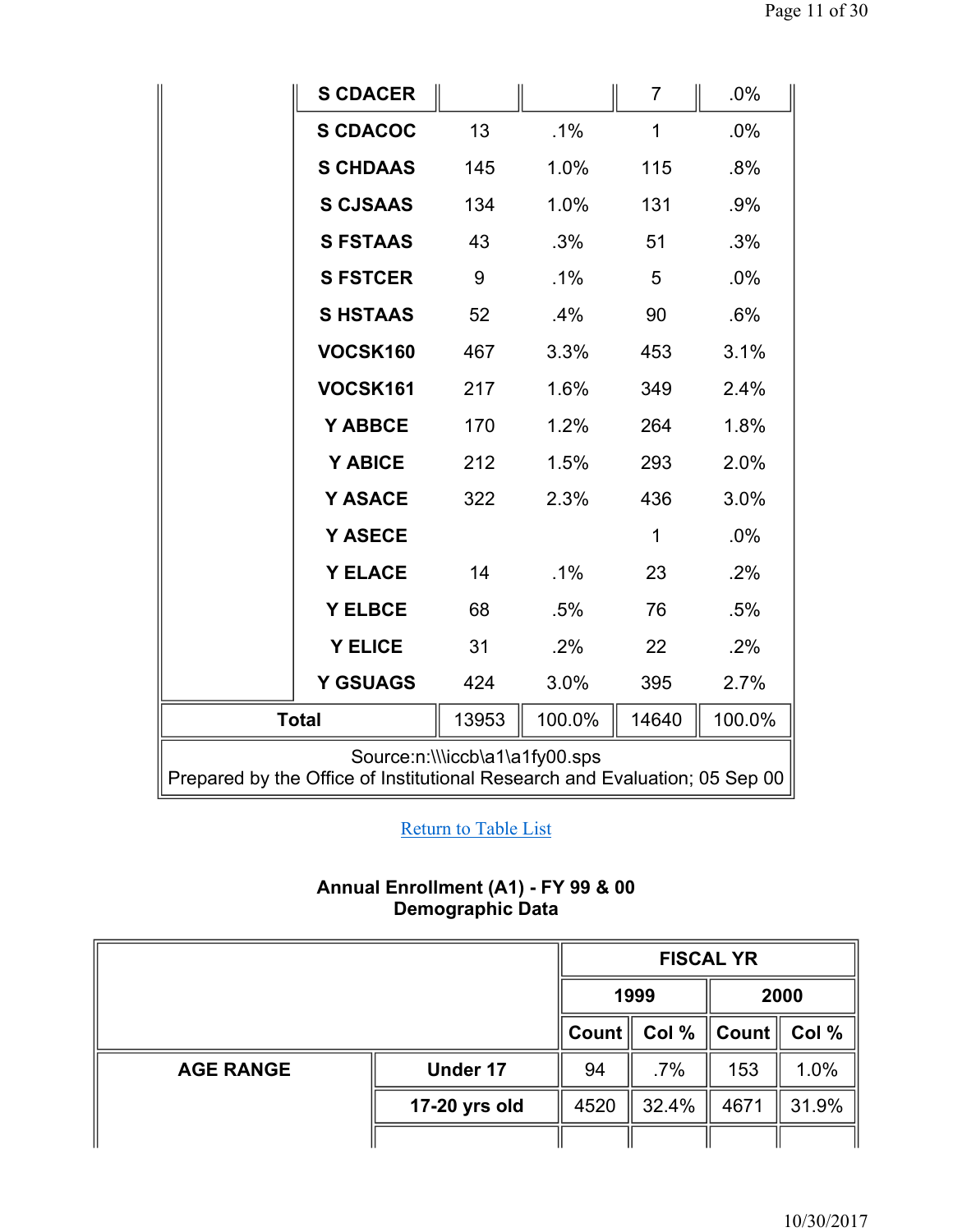|                       | 21-24 yrs old                                                     | 3278  | 23.5%  | 3408  | 23.3%  |
|-----------------------|-------------------------------------------------------------------|-------|--------|-------|--------|
|                       | 25-30 yrs old                                                     | 1990  | 14.3%  | 2034  | 13.9%  |
|                       | 31-39 yrs old                                                     | 1909  | 13.7%  | 1919  | 13.1%  |
|                       | 40-55 yrs old                                                     | 1781  | 12.8%  | 1958  | 13.4%  |
|                       | Over 55 yrs old                                                   | 381   | 2.7%   | 497   | 3.4%   |
| <b>Total</b>          |                                                                   | 13953 | 100.0% | 14640 | 100.0% |
|                       | <b>Asian/Pacific</b><br><b>Islander</b>                           | 647   | 4.6%   | 708   | 4.8%   |
|                       | <b>American</b><br>Indian/Alaskan<br><b>Native</b>                | 52    | $.4\%$ | 52    | .4%    |
| <b>ETHNICITY/RACE</b> | <b>Black Non-</b><br><b>Hispanic</b>                              | 1789  | 12.8%  | 1940  | 13.3%  |
|                       | <b>Hispanic</b>                                                   | 381   | 2.7%   | 435   | 3.0%   |
|                       | <b>White Non-</b><br><b>Hispanic</b>                              | 10495 | 75.2%  | 10949 | 74.8%  |
|                       | <b>Non-resident Alien</b>                                         | 589   | 4.2%   | 556   | 3.8%   |
| <b>Total</b>          |                                                                   | 13953 | 100.0% | 14640 | 100.0% |
| <b>SEX</b>            | <b>Male</b>                                                       | 6102  | 43.7%  | 6453  | 44.1%  |
|                       | <b>Female</b>                                                     | 7851  | 56.3%  | 8187  | 55.9%  |
| <b>Total</b>          |                                                                   | 13953 | 100.0% | 14640 | 100.0% |
|                       | <b>Prepare for</b><br>transfer to 4 yr coll                       | 3970  | 28.5%  | 3550  | 24.2%  |
|                       | <b>Improve skills for</b><br>present job                          | 603   | 4.3%   | 485   | 3.3%   |
| <b>Current Intent</b> | <b>Prepare for future</b><br>job immediately<br>after attending P | 2529  | 18.1%  | 2239  | 15.3%  |
|                       | <b>Prepare for GED or</b><br>improve basic<br>academic skills     | 125   | .9%    | 85    | .6%    |
|                       | <b>Personal interest -</b><br>not career oriented                 | 831   | 6.0%   | 649   | 4.4%   |
|                       | <b>Unknown/Other</b>                                              | 5895  | 42.2%  | 7632  | 52.1%  |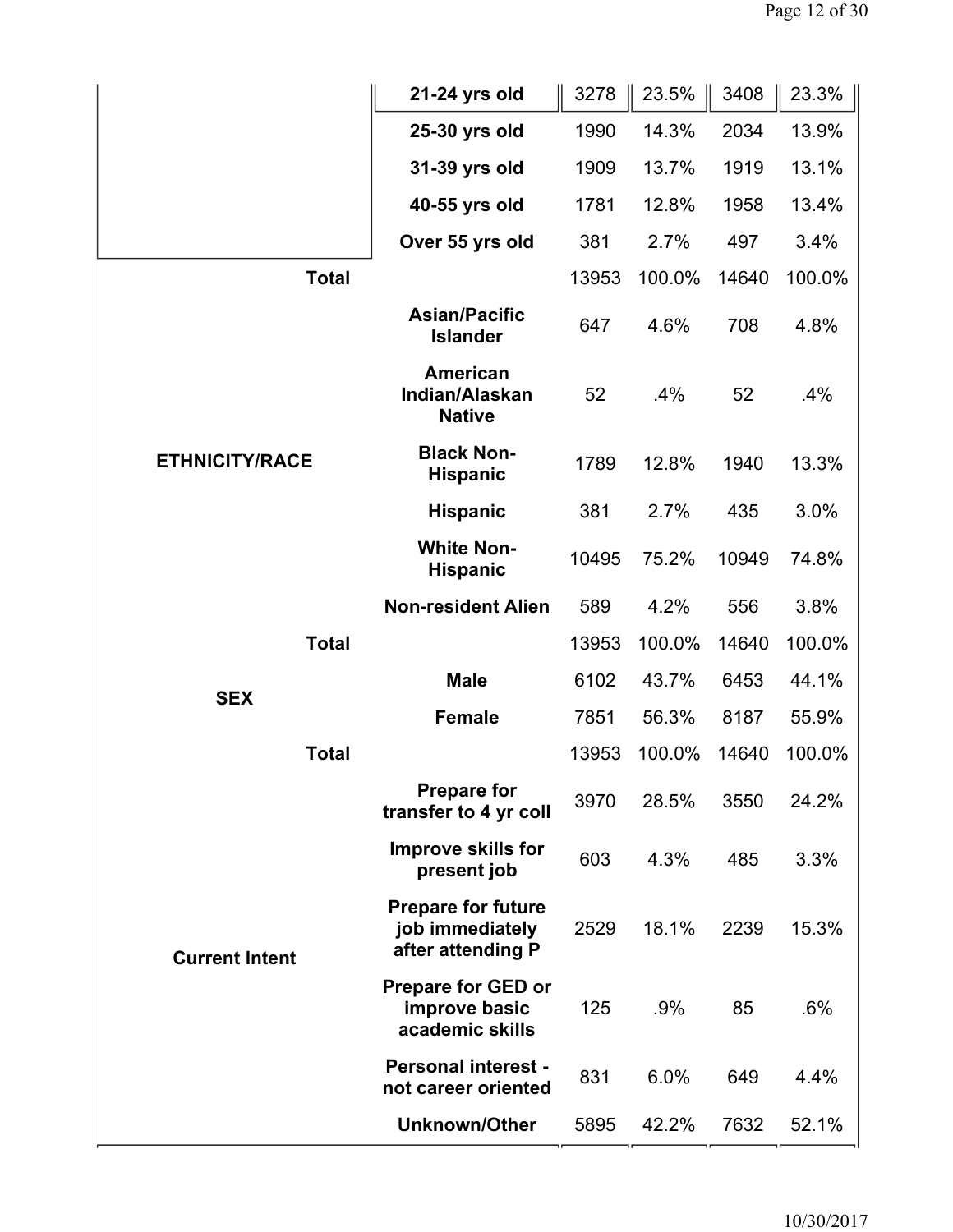| <b>Total</b>                        |                                                          | 13953 | $100.0\%$ | 14640 | 100.0% |
|-------------------------------------|----------------------------------------------------------|-------|-----------|-------|--------|
|                                     | Complete one or<br>several courses                       | 6252  | 44.8%     | 6977  | 47.7%  |
| <b>ENROLLMENT OBJECTIVE</b>         | Complete a<br><b>Certificate</b>                         | 460   | 3.3%      | 462   | 3.2%   |
|                                     | Complete an<br>Associate degree                          | 7241  | 51.9%     | 7201  | 49.2%  |
| <b>Total</b>                        |                                                          | 13953 | 100.0%    | 14640 | 100.0% |
| <b>DISADVANTAGED STATUS</b>         | Not applicable                                           | 9331  | 66.9%     | 8479  | 57.9%  |
|                                     | <b>Economically</b><br>disadvantaged                     | 851   | 6.1%      | 997   | 6.8%   |
|                                     | <b>Academically</b><br>disadvantaged                     | 2832  | 20.3%     | 3531  | 24.1%  |
|                                     | <b>Both Econ &amp; Acad</b><br>disadvantaged             | 939   | 6.7%      | 1633  | 11.2%  |
| <b>Total</b>                        |                                                          | 13953 | 100.0%    | 14640 | 100.0% |
|                                     | Not applicable                                           | 13581 | 97.3%     | 14162 | 96.7%  |
| <b>LTD-ENG PROFICIENCY</b>          | Limited-English-<br><b>Proficient</b>                    | 372   | 2.7%      | 478   | 3.3%   |
| <b>Total</b>                        |                                                          | 13953 | 100.0%    | 14640 | 100.0% |
| <b>DISABILITY STATUS</b>            | Not applicable                                           | 13577 | 97.3%     | 14254 | 97.4%  |
|                                     | <b>Disability Student</b>                                | 376   | 2.7%      | 386   | 2.6%   |
| <b>Total</b>                        |                                                          | 13953 | 100.0%    | 14640 | 100.0% |
| <b>Signed Declaration of Intent</b> | No                                                       | 1087  | 7.8%      | 1619  | 11.1%  |
|                                     | <b>Yes</b>                                               | 12866 | 92.2%     | 13021 | 88.9%  |
| <b>Total</b>                        |                                                          | 13953 | 100.0%    | 14640 | 100.0% |
| <b>SPEC</b>                         | <b>Not Applicable</b>                                    | 13577 | 97.3%     | 14254 | 97.4%  |
| <b>SUPPORT/DISABILITIES</b>         | No support                                               | 203   | 1.5%      | 161   | 1.1%   |
|                                     | <b>Sup</b><br><b>Services/Perkins II</b><br><b>Funds</b> | 39    | .3%       | 62    | $.4\%$ |
|                                     |                                                          | 134   | 1.0%      | 163   | 1.1%   |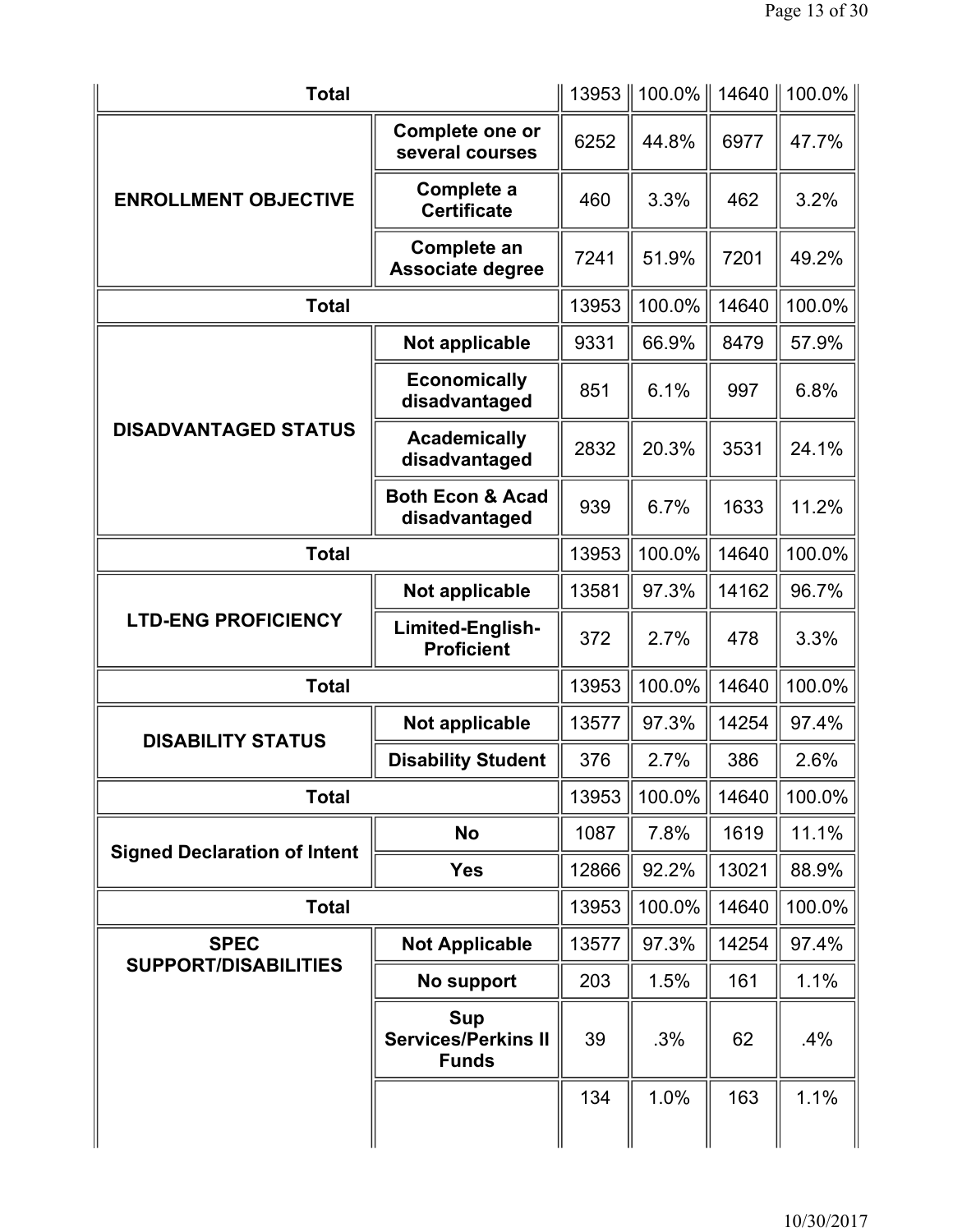|                                      | <b>Sup</b><br><b>Services/Other</b><br><b>Sources</b>    |       |        |                |        |
|--------------------------------------|----------------------------------------------------------|-------|--------|----------------|--------|
| <b>Total</b>                         |                                                          | 13953 | 100.0% | 14640          | 100.0% |
|                                      | <b>Not Applicable</b>                                    | 9331  | 66.9%  | 8479           | 57.9%  |
|                                      | No support                                               | 4308  | 30.9%  | 5081           | 34.7%  |
| <b>SPEC</b><br>SUPPORT/DISADVANTAGED | <b>Sup</b><br><b>Services/Perkins II</b><br><b>Funds</b> | 208   | 1.5%   | 942            | 6.4%   |
|                                      | <b>Sup</b><br>Services/Other<br><b>Sources</b>           | 106   | .8%    | 138            | .9%    |
| <b>Total</b>                         |                                                          | 13953 | 100.0% | 14640          | 100.0% |
|                                      | <b>Not Applicable</b>                                    | 13581 | 97.3%  | 14162          | 96.7%  |
|                                      | No support                                               | 369   | 2.6%   | 472            | 3.2%   |
| <b>SPEC SUP/LTD ENG PROF</b>         | <b>Sup</b><br><b>Services/Perkins II</b><br><b>Funds</b> | 3     | .0%    | $\overline{4}$ | .0%    |
|                                      | <b>Sup</b><br><b>Services/Other</b><br><b>Sources</b>    |       |        | $\overline{2}$ | .0%    |
| <b>Total</b>                         |                                                          | 13953 | 100.0% | 14640          | 100.0% |
| <b>JTPA PARTICIPANT</b>              | <b>All Other</b>                                         | 13918 | 99.7%  | 14440          | 98.6%  |
|                                      | <b>JTPA Participant</b>                                  | 35    | .3%    | 200            | 1.4%   |
| <b>Total</b>                         |                                                          | 13953 | 100.0% | 14640          | 100.0% |
|                                      | <b>Personal &amp; Misc</b><br><b>Servcs</b>              | 3     | 30.0%  | 3              | 5.2%   |
|                                      | <b>Foreign Lang/Lit</b>                                  |       |        | 55             | 94.8%  |
| <b>OCCUPATIONAL-ABE/ASE</b>          | <b>Vocational Home</b><br><b>Econ</b>                    | 1     | 10.0%  |                |        |
|                                      | <b>Bus</b><br>Mngmnt/Admin<br><b>Services</b>            | 6     | 60.0%  |                |        |
| <b>Total</b>                         |                                                          | 10    | 100.0% | 58             | 100.0% |
|                                      | <b>Associates Degree</b>                                 | 481   | 3.4%   | 487            | 3.3%   |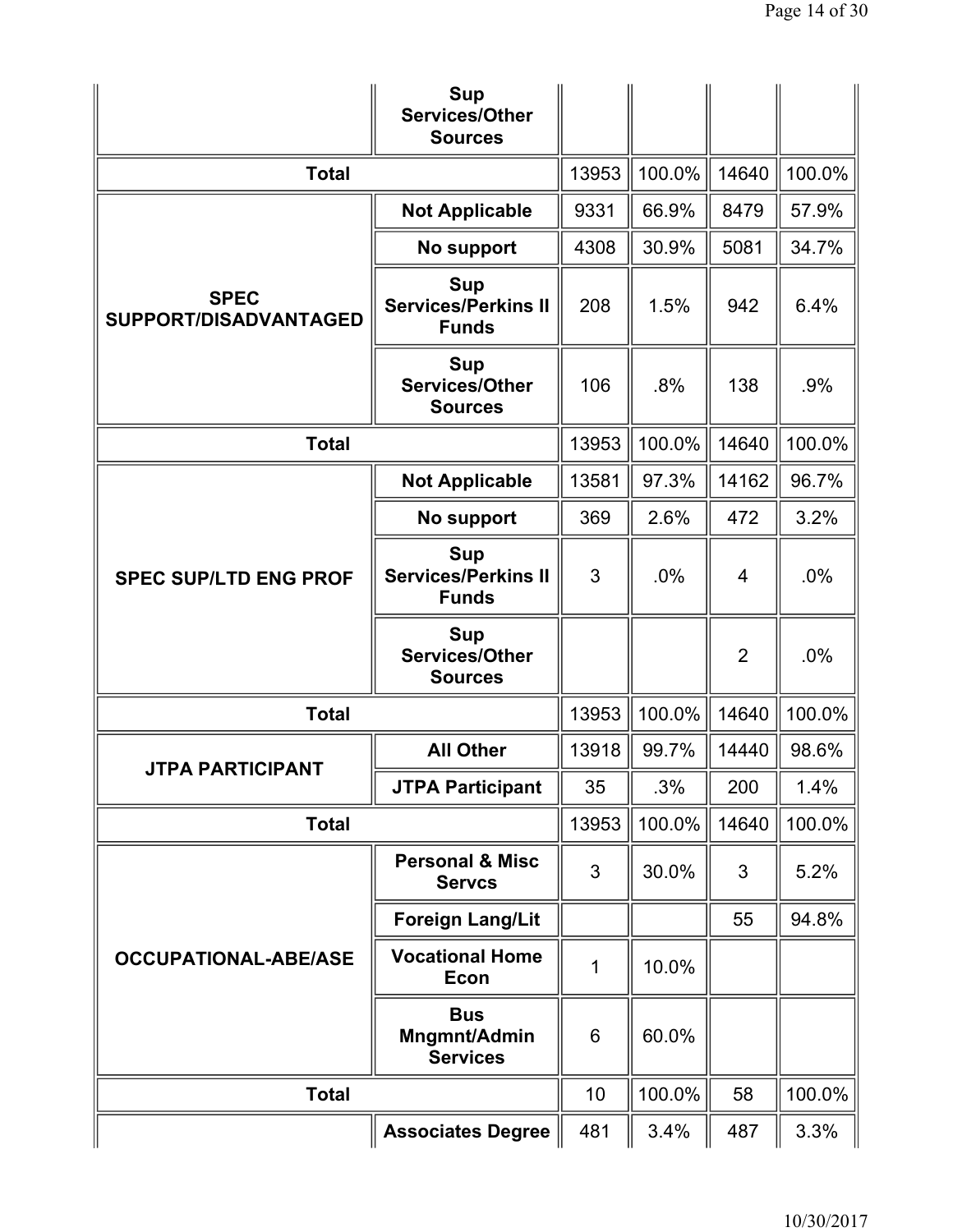|                                                                                                              | <b>Bachelor Degree</b>                      | 848   | 6.1%   | 972   | 6.6%   |  |  |
|--------------------------------------------------------------------------------------------------------------|---------------------------------------------|-------|--------|-------|--------|--|--|
|                                                                                                              | <b>Certificate</b>                          | 185   | 1.3%   | 171   | 1.2%   |  |  |
|                                                                                                              | <b>Doctoral Degree</b>                      | 61    | .4%    | 63    | .4%    |  |  |
|                                                                                                              | <b>GED</b>                                  | 615   | 4.4%   | 568   | 3.9%   |  |  |
|                                                                                                              | <b>High Schl Diploma</b>                    | 7283  | 52.2%  | 6712  | 45.8%  |  |  |
| <b>HIGHEST DEG PREV</b>                                                                                      | <b>Masters Degree</b>                       | 279   | 2.0%   | 343   | 2.3%   |  |  |
| <b>EARNED</b>                                                                                                | <b>None</b>                                 | 1439  | 10.3%  | 1626  | 11.1%  |  |  |
|                                                                                                              | <b>Other</b>                                | 436   | 3.1%   | 370   | 2.5%   |  |  |
|                                                                                                              | <b>1st Professional</b><br><b>Degree</b>    | 21    | .2%    | 27    | .2%    |  |  |
|                                                                                                              | Some college                                | 3     | .0%    | 6     | .0%    |  |  |
|                                                                                                              | <b>Unknown</b>                              | 2302  | 16.5%  | 3295  | 22.5%  |  |  |
| <b>Total</b>                                                                                                 |                                             | 13953 | 100.0% | 14640 | 100.0% |  |  |
|                                                                                                              |                                             | 13953 | 100.0% |       |        |  |  |
| <b>WIA Voucher Recipient</b>                                                                                 | <b>Not a Voucher</b><br><b>Recipient/NA</b> |       |        | 14640 | 100.0% |  |  |
| <b>Total</b>                                                                                                 |                                             | 13953 | 100.0% | 14640 | 100.0% |  |  |
|                                                                                                              |                                             | 13953 | 100.0% |       |        |  |  |
| <b>Veteran Status</b>                                                                                        | <b>Not a Veteran</b>                        |       |        | 14155 | 96.7%  |  |  |
|                                                                                                              | <b>Veteran</b>                              |       |        | 485   | 3.3%   |  |  |
| <b>Total</b>                                                                                                 |                                             |       | 100.0% | 14640 | 100.0% |  |  |
| Source:n:\\\iccb\a1\a1fy00.sps<br>Prepared by the Office of Institutional Research and Evaluation; 05 Sep 00 |                                             |       |        |       |        |  |  |

## **Annual Enrollment (A1) - FY 99 & 00 Degree Completion Data**

| <b>FISCAL YR</b> |      |  |  |  |
|------------------|------|--|--|--|
| 1999             | 2000 |  |  |  |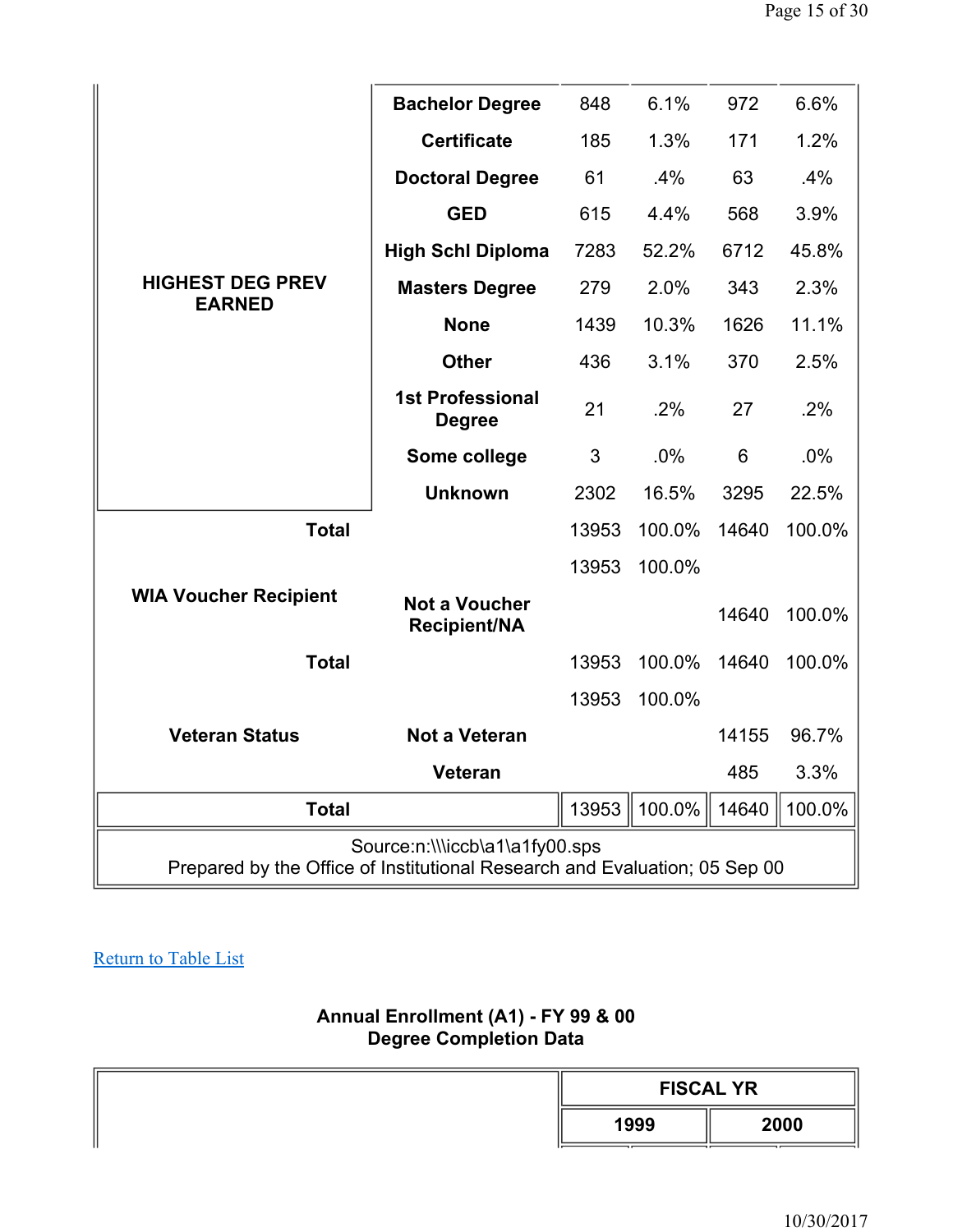|                                                |                                            | Count $\parallel$ | Col %     | $Count \parallel$ | Col %          |
|------------------------------------------------|--------------------------------------------|-------------------|-----------|-------------------|----------------|
|                                                | DID NOT complete a<br>program              | 12900             | 92.5%     | 13480             | 92.1%          |
| <b>TYPE OF</b>                                 | <b>Graduate completer</b>                  | 891               | 6.4%      | 804               | 5.5%           |
| <b>COMPLETION</b>                              | <b>GED completer</b>                       | 67                | .5%       | 61                | .4%            |
|                                                | <b>Other ABE/ESL</b><br><b>Advancement</b> | 95                | .7%       | 295               | 2.0%           |
|                                                | <b>Total</b>                               | 13953             | 100.0%    | 14640             | 100.0%         |
|                                                | Did Not Complete a<br><b>Curriculum</b>    | 12967             | 92.9%     | 13541             | 92.5%          |
| <b>Term Graduated 1st</b><br><b>Curriculum</b> | <b>Summer Term</b>                         | 208               | 1.5%      | 179               | 1.2%           |
|                                                | <b>Fall Term</b>                           | 333               | 2.4%      | 488               | 3.3%           |
|                                                | <b>Spring Term</b>                         | 445               | 3.2%      | 432               | 3.0%           |
|                                                | <b>Total</b>                               | 13953             | 100.0%    | 14640             | 100.0%         |
|                                                | Did Not Complete a<br><b>Curriculum</b>    | 13927             | 99.8%     | 14626             | 99.9%          |
| <b>Term Graduated 2nd</b><br><b>Curriculum</b> | <b>Summer Term</b>                         | 4                 | .0%       |                   |                |
|                                                | <b>Fall Term</b>                           | 8                 | .1%       |                   |                |
|                                                | <b>Spring Term</b>                         | 14                | $.1\%$    | 14                | .1%            |
|                                                | <b>Total</b>                               | 13953             | 100.0%    | 14640             | 100.0%         |
| <b>Term Graduated 3rd</b><br><b>Curriculum</b> | Did Not Complete a<br><b>Curriculum</b>    | 13951             | $100.0\%$ |                   | 14640   100.0% |
|                                                | <b>Spring Term</b>                         | 2                 | .0%       |                   |                |
|                                                | <b>Total</b>                               | 13953             | 100.0%    | 14640             | 100.0%         |
| <b>PRIMARY</b>                                 |                                            | 12910             | 92.5%     | 13536             | 92.5%          |
| <b>PROGRAM</b><br><b>COMPLETED</b>             | <b>B ABMAAS</b>                            | 10                | $.1\%$    | 12                | $.1\%$         |
|                                                | <b>B ACCAAS</b>                            | 13                | $.1\%$    | 19                | $.1\%$         |
|                                                | <b>B ACCCER</b>                            | 4                 | $.0\%$    | $\overline{4}$    | $.0\%$         |
|                                                | <b>B BNKAAS</b>                            |                   |           | 3                 | $.0\%$         |
|                                                | <b>B CMSAAS</b>                            | 14                | $.1\%$    | 13                | $.1\%$         |
|                                                | <b>B CPLAAS</b>                            | $\overline{7}$    | $.1\%$    | 5                 | $.0\%$         |
|                                                |                                            |                   |           |                   |                |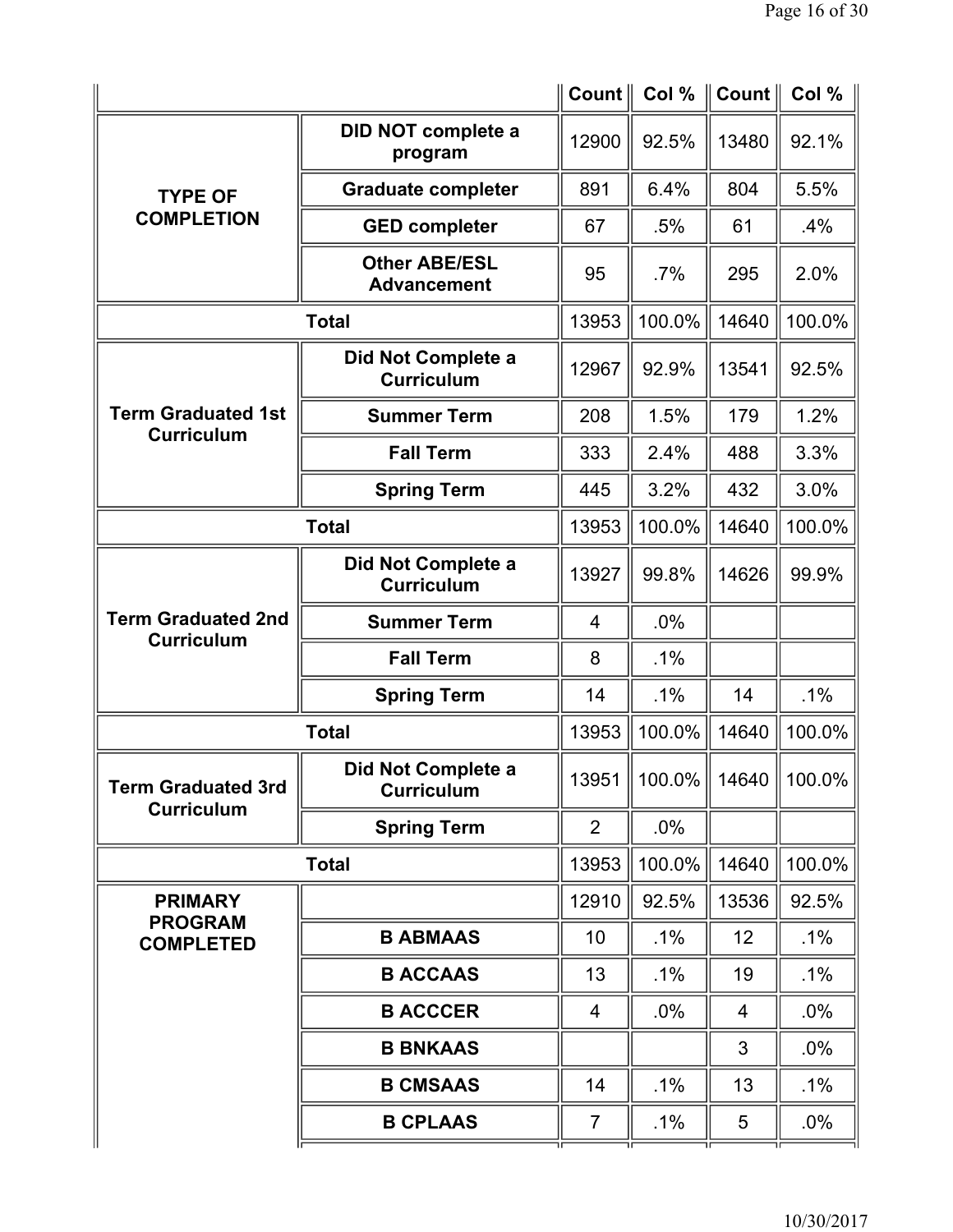| <b>B CPMAAS</b> | 8              | $.1\%$ | 5              | .0%    |
|-----------------|----------------|--------|----------------|--------|
| <b>B CSMCER</b> | 4              | .0%    | $\overline{4}$ | .0%    |
| <b>B EQMAAS</b> | $\overline{2}$ | .0%    | 6              | .0%    |
| <b>B HIHAAS</b> | 6              | .0%    | 1              | .0%    |
| <b>B HIMCER</b> |                |        | $\overline{2}$ | .0%    |
| <b>B HIRAAS</b> | 6              | .0%    | $\overline{2}$ | .0%    |
| <b>B INDCER</b> | $\overline{2}$ | .0%    |                |        |
| <b>B INTCER</b> |                |        | 1              | .0%    |
| <b>B MGTAAS</b> | 23             | .2%    | 15             | $.1\%$ |
| <b>B MKTAAS</b> | 3              | .0%    | 3              | .0%    |
| <b>B OCAAAS</b> | 6              | .0%    | 10             | $.1\%$ |
| <b>B OCIAAS</b> | 6              | .0%    | 5              | .0%    |
| <b>B OCLAAS</b> | $\overline{2}$ | .0%    | 1              | .0%    |
| <b>B OCMAAS</b> |                |        | 1              | .0%    |
| <b>B OCPCER</b> | $\overline{2}$ | .0%    | $\overline{2}$ | .0%    |
| <b>B OCTCER</b> | $\overline{2}$ | .0%    | 3              | .0%    |
| <b>B RESAAS</b> |                |        | 1              | .0%    |
| <b>B TRACER</b> | 9              | $.1\%$ | 8              | $.1\%$ |
| <b>E ACRCER</b> | 1              | .0%    |                |        |
| <b>E AMTCER</b> | 1              | .0%    | 1              | .0%    |
| <b>E AUTAAS</b> | 12             | $.1\%$ | 4              | .0%    |
| <b>E BCRCER</b> | 6              | .0%    | 1              | .0%    |
| <b>E BIMAAS</b> |                |        | $\overline{4}$ | .0%    |
| <b>E CDBAAS</b> | 1              | .0%    |                |        |
| <b>E CDMAAS</b> |                |        | 5              | .0%    |
| <b>E CITAAS</b> | $\overline{7}$ | $.1\%$ | 1              | .0%    |
| <b>E CIVCER</b> | 3              | .0%    |                |        |
| <b>E CMDCER</b> | 1              | .0%    | 3              | .0%    |
| <b>E ECSAAS</b> | 3              | .0%    | 6              | .0%    |
|                 |                |        |                |        |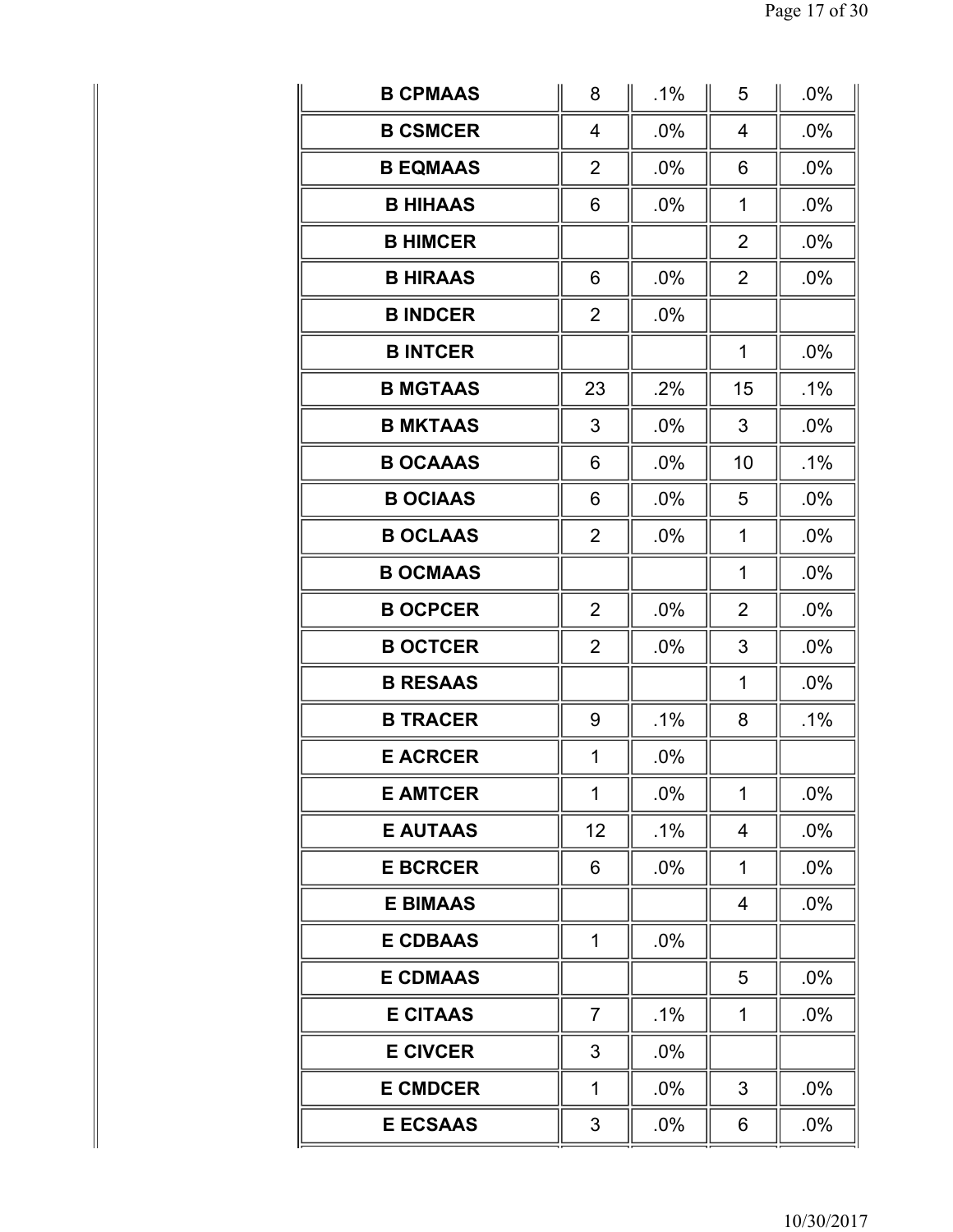| <b>E ELPCER</b> |                |        | 3              | .0%    |
|-----------------|----------------|--------|----------------|--------|
| <b>E ELPCOC</b> | 6              | .0%    | 1              | .0%    |
| <b>E ELTAAS</b> | 4              | .0%    | 3              | .0%    |
| <b>E ENOCER</b> |                |        | 1              | .0%    |
| <b>E ENOCOC</b> | $\mathbf{1}$   | .0%    |                |        |
| <b>E ENSAES</b> | 24             | .2%    | 17             | .1%    |
| <b>E MFGAAS</b> | $\overline{2}$ | .0%    | 4              | .0%    |
| <b>E MPECER</b> |                |        | $\overline{2}$ | .0%    |
| <b>E MPTAAS</b> |                |        | 1              | .0%    |
| <b>E MTMCER</b> | $\overline{2}$ | .0%    |                |        |
| <b>E TACCOC</b> |                |        | 1              | .0%    |
| <b>E TTTCER</b> |                |        | $\overline{7}$ | .0%    |
| <b>E TTTCOC</b> | 53             | .4%    | $\overline{2}$ | .0%    |
| <b>F AADAFA</b> | 6              | .0%    | $\overline{4}$ | .0%    |
| <b>F MCBAAS</b> | 4              | .0%    | 1              | .0%    |
| <b>F MCCAAS</b> | 1              | .0%    |                |        |
| <b>F MCDAAS</b> | 13             | $.1\%$ | 13             | $.1\%$ |
| <b>F MCRAAS</b> | $\overline{2}$ | .0%    |                |        |
| <b>F MCVAAS</b> | 3              | .0%    | 6              | .0%    |
| <b>F MSEAFA</b> | 3              | .0%    | $\overline{2}$ | .0%    |
| <b>F MSPAFA</b> | 1              | $.0\%$ |                |        |
| <b>G DASCER</b> | 9              | $.1\%$ | 11             | $.1\%$ |
| <b>G DHGAAS</b> | 33             | .2%    | 33             | .2%    |
| <b>G EMACER</b> |                |        | 1              | .0%    |
| <b>G NURAAS</b> |                |        | 19             | .1%    |
| <b>G OTAAAS</b> | 10             | .1%    | $\overline{7}$ | .0%    |
| <b>G RTTAAS</b> | 13             | .1%    | 14             | $.1\%$ |
| <b>G SURCER</b> | 11             | .1%    | $\overline{7}$ | .0%    |
| <b>G VTTAAS</b> | 28             | .2%    | 27             | .2%    |
|                 |                |        |                |        |

Ш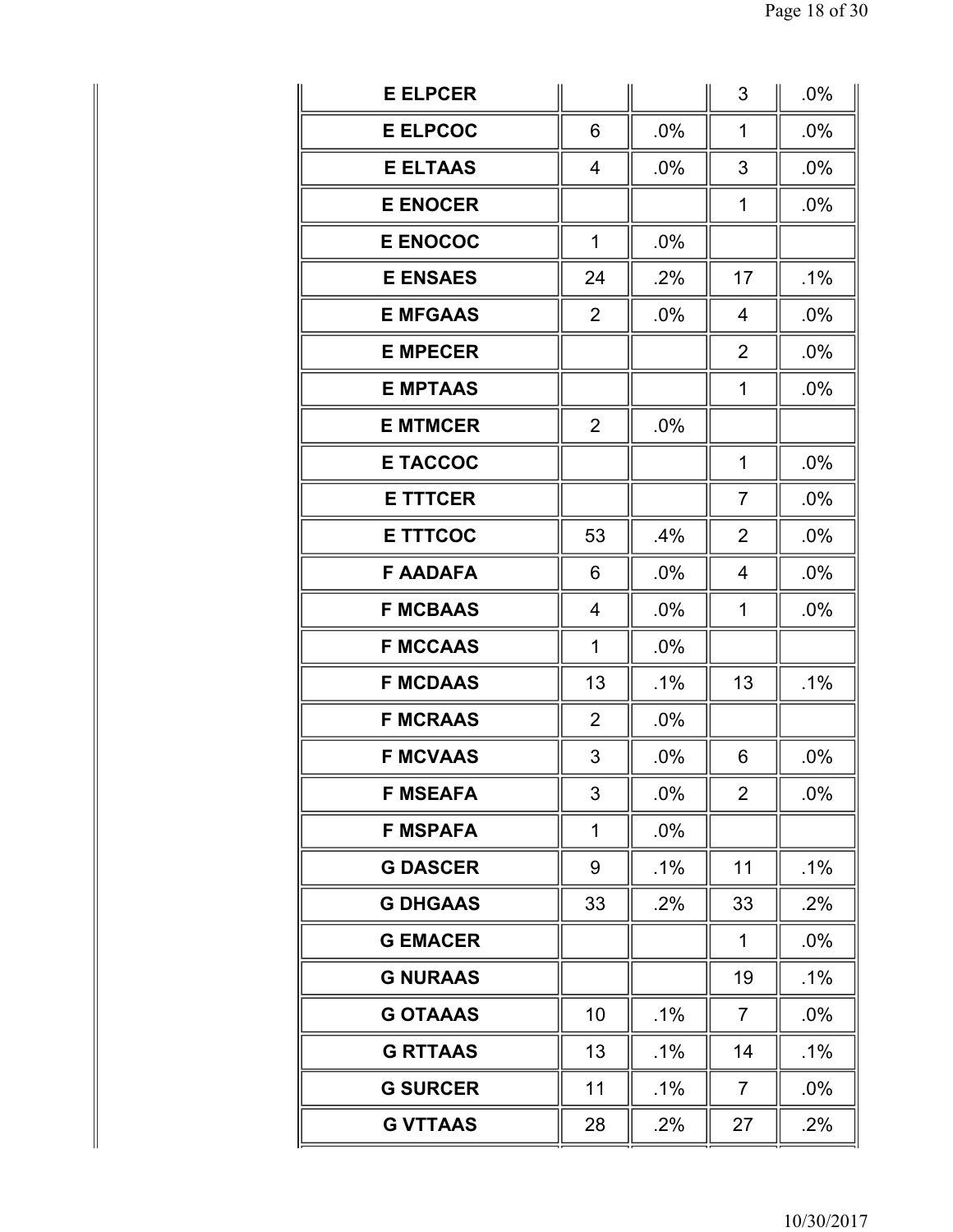|                           | <b>G XRAAAS</b>            | 9              | $.1\%$ | 4              | .0%    |
|---------------------------|----------------------------|----------------|--------|----------------|--------|
|                           | <b>H GAAAA</b>             | 233            | 1.7%   | 185            | 1.3%   |
|                           | <b>M CNAAAS</b>            | 6              | $.0\%$ | 5              | $.0\%$ |
|                           | <b>M NETCER</b>            |                |        | 6              | $.0\%$ |
|                           | <b>M NETCOC</b>            | 8              | .1%    | 1              | $.0\%$ |
|                           | <b>MOOSCER</b>             |                |        | $\mathbf 1$    | $.0\%$ |
|                           | <b>MOOSCOC</b>             | 3              | .0%    |                |        |
|                           | <b>M VCGAAS</b>            |                |        | $\mathbf 1$    | .0%    |
|                           | <b>M VGAAAS</b>            |                |        | $\overline{4}$ | $.0\%$ |
|                           | <b>M VGPAAS</b>            |                |        | $\overline{2}$ | $.0\%$ |
|                           | <b>N ASGAS</b>             | 137            | 1.0%   | 148            | 1.0%   |
|                           | <b>R NURAAS</b>            | 40             | .3%    | 42             | .3%    |
|                           | <b>R PNGCER</b>            | 11             | $.1\%$ |                |        |
|                           | <b>S CDACER</b>            |                |        | 1              | $.0\%$ |
|                           | <b>S CDACOC</b>            |                |        | 1              | $.0\%$ |
|                           | <b>S CHDAAS</b>            | 16             | $.1\%$ | 12             | $.1\%$ |
|                           | <b>S CJSAAS</b>            | 18             | $.1\%$ | 19             | $.1\%$ |
|                           | <b>S FSTAAS</b>            | 1              | $.0\%$ | 2              | $.0\%$ |
|                           | <b>SHSTAAS</b>             |                |        | 3              | .0%    |
|                           | Y ABICE                    | 22             | .2%    | 114            | .8%    |
|                           | Y ASACE                    | 67             | .5%    | 61             | .4%    |
|                           | Y ELBCE                    | 61             | .4%    | 109            | $.7\%$ |
|                           | <b>Y ELICE</b>             | $\overline{2}$ | .0%    | 16             | $.1\%$ |
|                           | <b>Y GSUAGS</b>            | 16             | $.1\%$ | 29             | $.2\%$ |
|                           | <b>Total</b>               | 13953          | 100.0% | 14640          | 100.0% |
|                           | Gen Assoc/AGS, ALS, AGS    | 16             | 1.8%   | 29             | 3.6%   |
| <b>PCS/1st Curriculum</b> | <b>Bac Transfer/AA, AS</b> | 404            | 45.3%  | 356            | 44.3%  |
|                           | Occup/Technical            | 471            | 52.9%  | 419            | 52.1%  |
|                           | <b>Total</b>               | 891            | 100.0% | 804            | 100.0% |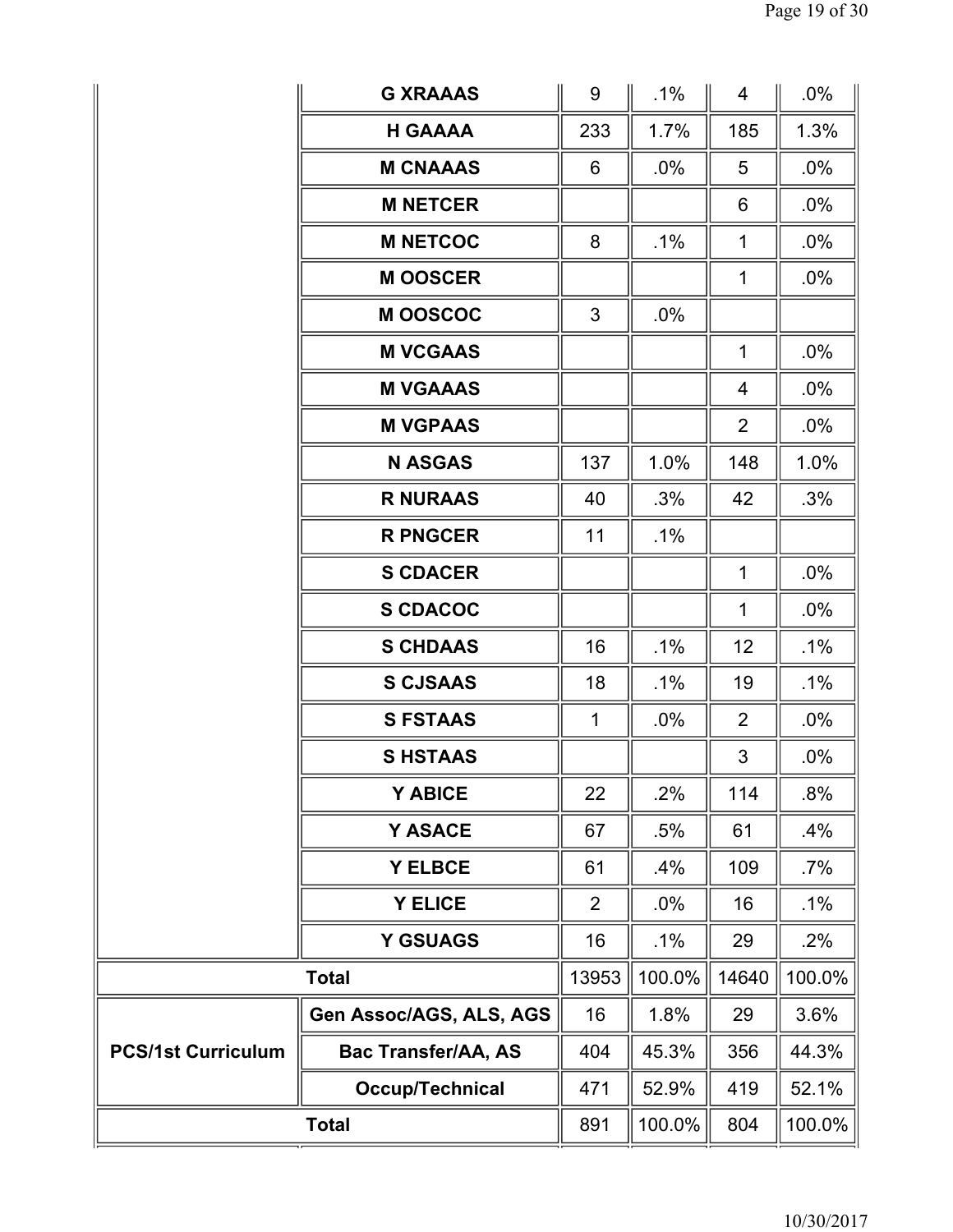| <b>CIP/1st Curriculum</b> | <b>Agric Bus &amp; Mngment,</b><br><b>General</b>       | 10             | 1.1%   | 12             | 1.5%   |
|---------------------------|---------------------------------------------------------|----------------|--------|----------------|--------|
|                           | <b>Agric Animal Husbndry &amp;</b><br><b>Prod Mgt</b>   | $\overline{2}$ | .2%    | 6              | $.7\%$ |
|                           | <b>General Selling Skills &amp;</b><br><b>Sales Op</b>  | 3              | .3%    | 3              | .4%    |
|                           | <b>Travel Serv Marktg</b><br><b>Operations</b>          | 9              | 1.0%   | 8              | 1.0%   |
|                           | <b>Advertising</b>                                      | $\overline{2}$ | .2%    |                |        |
|                           | <b>Radio &amp; TV Broadcasting</b>                      | $\overline{4}$ | $.4\%$ | $\mathbf 1$    | $.1\%$ |
|                           | <b>Radio &amp; TV Broadcast Tech</b>                    | $\mathbf{1}$   | .1%    |                |        |
|                           | Food & Bevrg/Restrnt Op<br>Mgr                          | 6              | .7%    | 2              | .2%    |
|                           | <b>Music Education - AFA</b>                            | 3              | .3%    | $\overline{2}$ | .2%    |
|                           | <b>Engineering Science</b>                              | 24             | 2.7%   | 17             | 2.1%   |
|                           | <b>Elctrcl, Elctronic &amp; Comm</b><br><b>Eng Tech</b> | 4              | $.4\%$ | 3              | $.4\%$ |
|                           | <b>Biomedical EquipmentTech</b>                         |                |        | $\overline{4}$ | .5%    |
|                           | <b>Computer Maintenance</b><br><b>Tech</b>              | 3              | .3%    | 8              | 1.0%   |
|                           | <b>Manufacturing Technology</b>                         | $\overline{2}$ | .2%    | 4              | .5%    |
|                           | <b>Computer-aided Design</b>                            | 3              | .3%    |                |        |
|                           | <b>Microprecision Tech</b>                              |                |        | 1              | .1%    |
|                           | <b>Child Care Provider/Asst</b>                         | 16             | 1.8%   | 14             | 1.7%   |
|                           | <b>Curric desig for AA &amp;</b><br><b>AA&amp;S</b>     | 233            | 26.2%  | 185            | 23.0%  |
|                           | <b>Curric desig for AGS AGE</b><br>& ALS                | 16             | 1.8%   | 29             | 3.6%   |
|                           | <b>Biol &amp; Physical Sciences</b>                     | 137            | 15.4%  | 148            | 18.4%  |
|                           | <b>Law Enforcmnt/Police</b><br><b>Science</b>           | 18             | 2.0%   | 19             | 2.4%   |
|                           | <b>Fire Protect &amp; Safety Tech</b>                   | $\mathbf{1}$   | $.1\%$ | 2              | .2%    |
|                           | <b>Human Services</b>                                   |                |        | 3              | .4%    |
|                           | זו                                                      |                |        | 11             |        |

Ш

II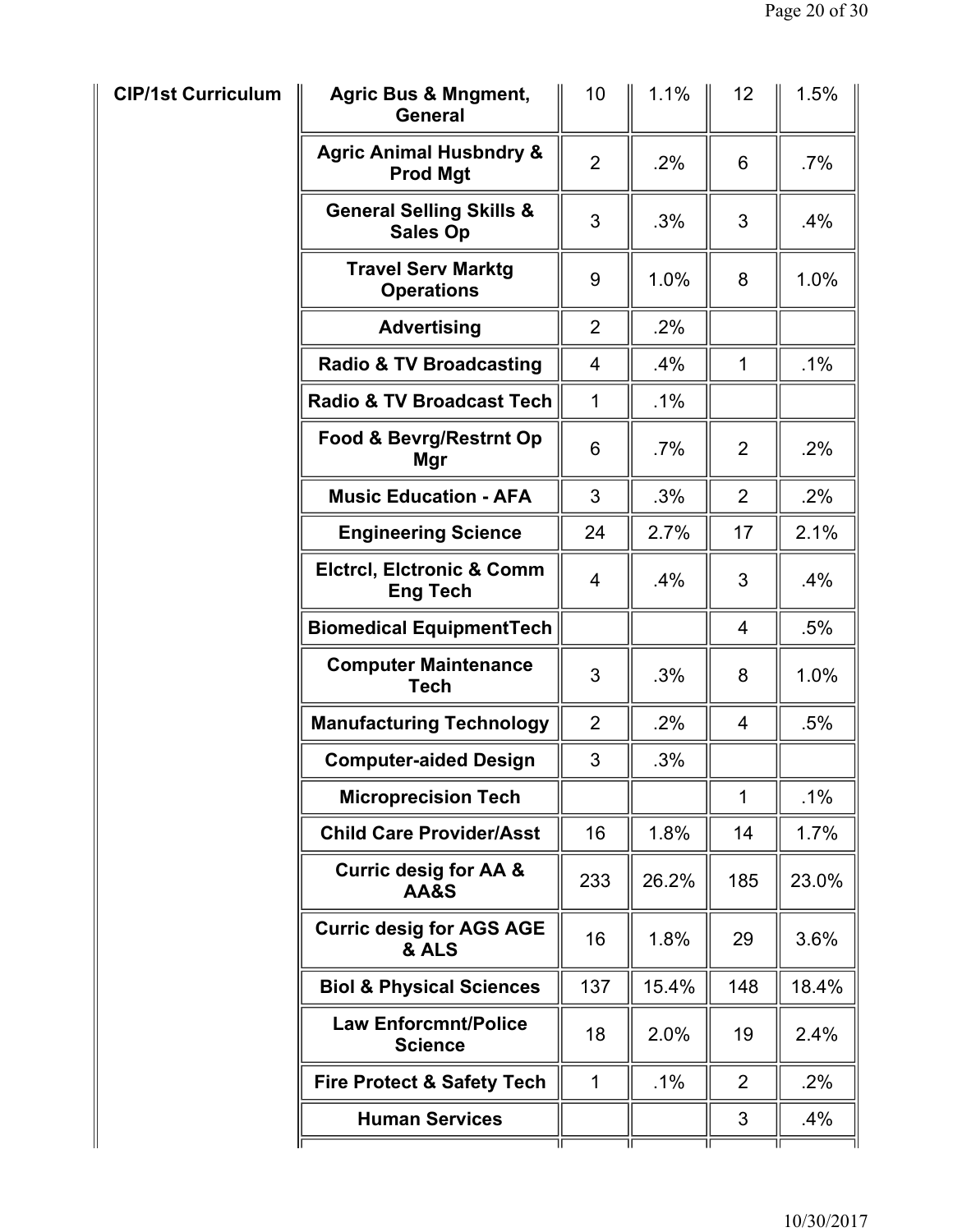| <b>Bldg/Property Maintenance</b><br>Mgr             | 6              | $.7\%$ | 1              | $.1\%$ |
|-----------------------------------------------------|----------------|--------|----------------|--------|
| <b>Construction Trades</b>                          | 8              | $.9\%$ | 6              | $.7\%$ |
| <b>Indust Elctronics Install &amp;</b><br>Repair    | 6              | .7%    | 4              | .5%    |
| <b>Automotive Collision</b><br><b>Repair Tech</b>   | 1              | $.1\%$ |                |        |
| <b>Auto Mechanic/Tech</b>                           | 14             | 1.6%   | $\overline{7}$ | .9%    |
| <b>Mechanical Drafting</b>                          | 1              | $.1\%$ | 3              | .4%    |
| <b>Desktop Pub Equip</b><br><b>Operator</b>         | 13             | 1.5%   | 13             | 1.6%   |
| <b>Truck Bus &amp; Commrcl</b><br><b>Vehicle Op</b> | 53             | 5.9%   | 9              | 1.1%   |
| Design & Visual<br><b>Communcation</b>              | 3              | .3%    | 6              | $.7\%$ |
| <b>Fine Arts</b>                                    | 6              | .7%    | 4              | .5%    |
| <b>Music Performance - AFA</b>                      | 1              | $.1\%$ |                |        |
| <b>Dental Assistant</b>                             | 9              | 1.0%   | 11             | 1.4%   |
| <b>Dental Hygienist</b>                             | 33             | 3.7%   | 33             | 4.1%   |
| <b>Medical Transcript</b>                           | $\overline{2}$ | .2%    | 3              | .4%    |
| <b>Occup Therapy Assist</b>                         | 10             | 1.1%   | 7              | .9%    |
| Vet Assist/Animal Health<br><b>Tech</b>             | 28             | 3.1%   | 27             | 3.4%   |
| <b>Emergency Medical</b><br><b>Technology</b>       |                |        | 1              | $.1\%$ |
| <b>Medical Radiol Tech</b>                          | 9              | 1.0%   | 4              | .5%    |
| <b>Respiratory Therapy Tech</b>                     | 13             | 1.5%   | 14             | 1.7%   |
| <b>Surgical/Operating Room</b><br><b>Tech</b>       | 11             | 1.2%   | $\overline{7}$ | .9%    |
| <b>Nursing</b>                                      | 40             | 4.5%   | 61             | 7.6%   |
| <b>Practical Nurse</b>                              | 11             | 1.2%   |                |        |
| <b>Bus Admin &amp; Mgt, General</b>                 | 23             | 2.6%   | 15             | 1.9%   |
| <b>Logistics &amp; Materials Mgt</b>                | $\overline{2}$ | .2%    |                |        |

II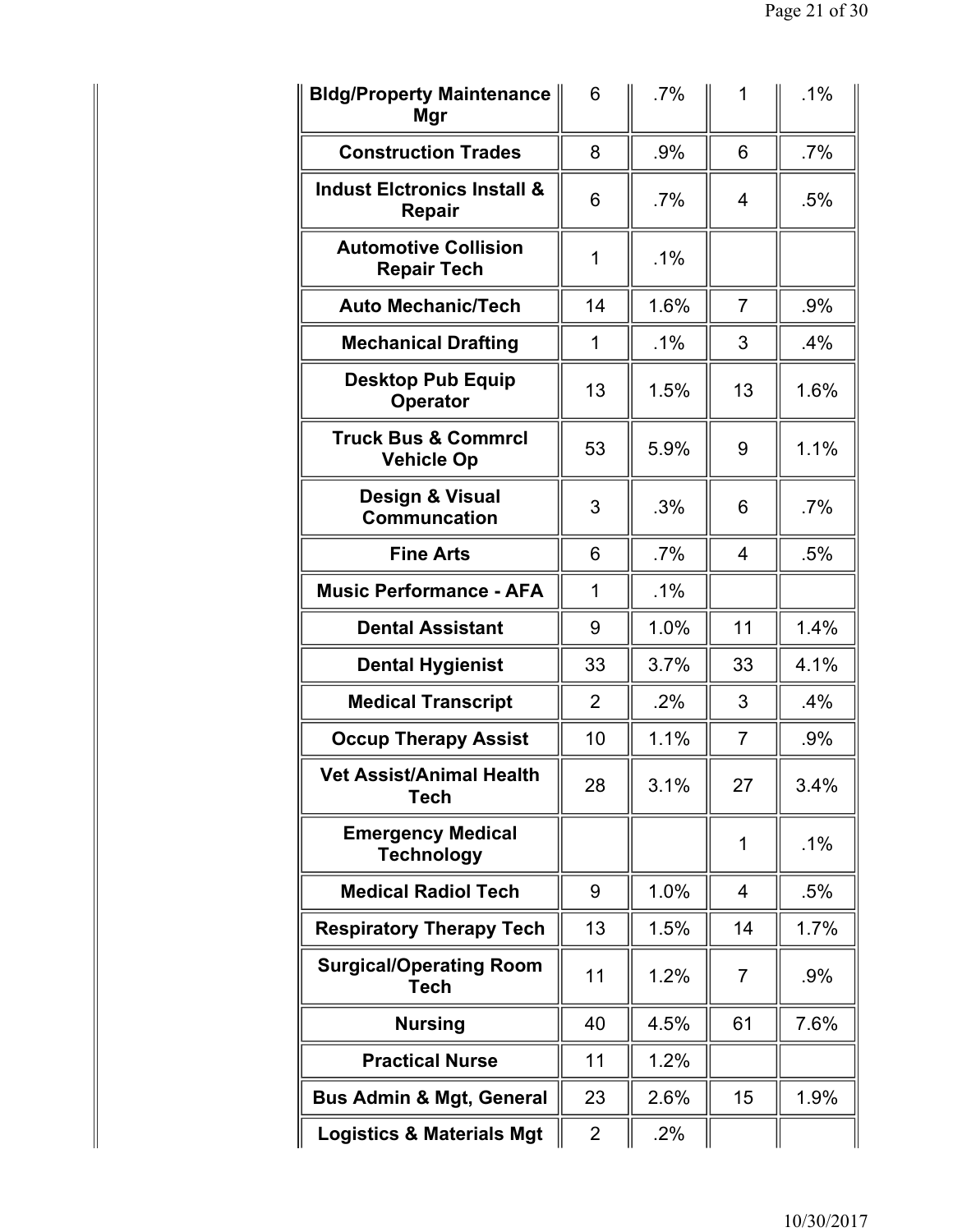|                           | <b>Accounting Tech</b>                                  | 17             | 1.9%   | 23             | 2.9%   |
|---------------------------|---------------------------------------------------------|----------------|--------|----------------|--------|
|                           | Admin Assist/Secrtrl Sci,<br><b>General</b>             | $\overline{2}$ | $.2\%$ | $\overline{2}$ | .2%    |
|                           | <b>Executive Assist/Secretary</b>                       | 6              | $.7\%$ | 10             | 1.2%   |
|                           | <b>Legal Admin</b><br><b>Assist/Secretary</b>           | $\overline{2}$ | $.2\%$ | 1              | $.1\%$ |
|                           | <b>Medical Admin</b><br><b>Assist/Secretary</b>         |                |        | 1              | $.1\%$ |
|                           | <b>Info Process/Data Entry</b><br><b>Tech</b>           | 6              | $.7\%$ | 5              | .6%    |
|                           | <b>Independent Business</b><br><b>Management</b>        | $\overline{2}$ | .2%    |                |        |
|                           | <b>Banking &amp; Financl Supprt</b><br><b>Serv</b>      |                |        | 3              | $.4\%$ |
|                           | <b>Hotel/Motel &amp; Restrnt Mgt</b>                    | 6              | $.7\%$ | 3              | .4%    |
|                           | <b>International Business</b>                           |                |        | 1              | $.1\%$ |
|                           | <b>Business Data Processing</b><br>(MIS)                | 4              | .4%    | $\overline{4}$ | .5%    |
|                           | <b>Bus Computer Programmer</b>                          | 32             | 3.6%   | 31             | 3.9%   |
|                           | <b>Bus Systems Network &amp;</b><br><b>Telecomm</b>     | 14             | 1.6%   | 12             | 1.5%   |
|                           | <b>Real Estate</b>                                      |                |        | 1              | .1%    |
|                           | <b>Total</b>                                            | 891            | 100.0% | 804            | 100.0% |
|                           | Gen Assoc/AGS, ALS, AGS                                 | 1              | 3.8%   |                |        |
| <b>PCS/2nd Curriculum</b> | <b>Bac Transfer/AA, AS</b>                              | $\mathbf{1}$   | 3.8%   | $\overline{4}$ | 28.6%  |
|                           | Occup/Technical                                         | 24             | 92.3%  | 10             | 71.4%  |
|                           | <b>Total</b>                                            | 26             | 100.0% | 14             | 100.0% |
| <b>CIP/2nd Curriculum</b> | <b>General Selling Skills &amp;</b><br><b>Sales Op</b>  |                |        | 1              | 7.1%   |
|                           | <b>Food &amp; Bevrg/Restrnt Op</b><br><b>Mgr</b>        | $\overline{2}$ | 7.7%   | 1              | 7.1%   |
|                           | <b>Elctrcl, Elctronic &amp; Comm</b><br><b>Eng Tech</b> |                |        | 1              | 7.1%   |
|                           |                                                         |                |        |                |        |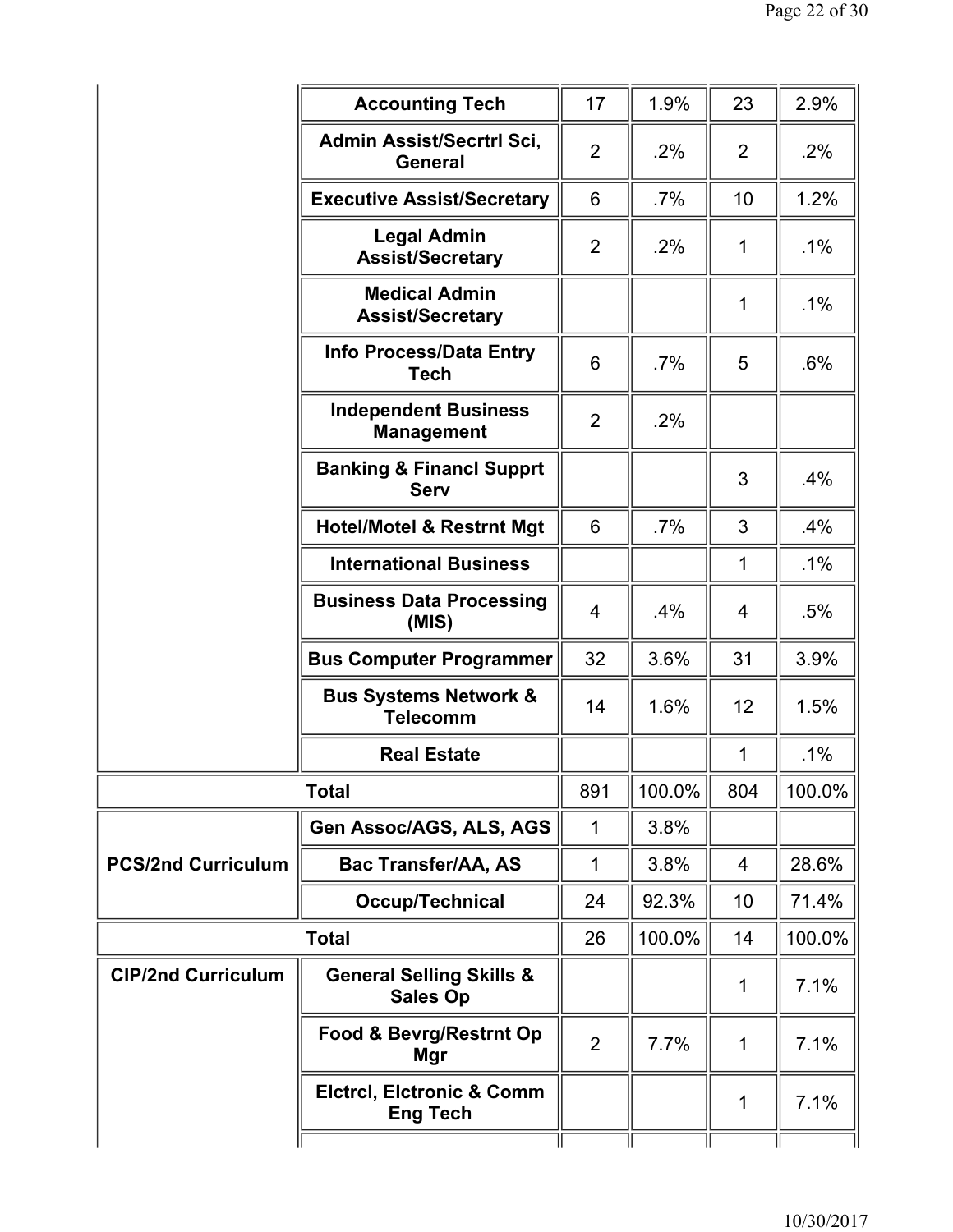|                            | <b>Computer Maintenance</b><br><b>Tech</b>              | 3              | 11.5%  |                |        |
|----------------------------|---------------------------------------------------------|----------------|--------|----------------|--------|
|                            | <b>Curric desig for AA &amp;</b><br>AA&S                |                |        | 1              | 7.1%   |
|                            | <b>Curric desig for AGS AGE</b><br>& ALS                | 1              | 3.8%   |                |        |
|                            | <b>Biol &amp; Physical Sciences</b>                     | $\mathbf{1}$   | 3.8%   | 3              | 21.4%  |
|                            | <b>Construction Trades</b>                              | 1              | 3.8%   |                |        |
|                            | <b>Indust Elctronics Install &amp;</b><br>Repair        | $\overline{2}$ | 7.7%   | 1              | 7.1%   |
|                            | <b>Desktop Pub Equip</b><br><b>Operator</b>             | 1              | 3.8%   |                |        |
|                            | <b>Surgical/Operating Room</b><br><b>Tech</b>           |                |        | 1              | 7.1%   |
|                            | <b>Bus Admin &amp; Mgt, General</b>                     | $\overline{2}$ | 7.7%   |                |        |
|                            | <b>Accounting Tech</b>                                  | 1              | 3.8%   |                |        |
|                            | <b>Medical Admin</b><br><b>Assist/Secretary</b>         | 1              | 3.8%   |                |        |
|                            | <b>Independent Business</b><br><b>Management</b>        | 1              | 3.8%   |                |        |
|                            | <b>Hotel/Motel &amp; Restrnt Mgt</b>                    | 2              | 7.7%   |                |        |
|                            | <b>Bus Computer Programmer</b>                          | 5              | 19.2%  | $\overline{4}$ | 28.6%  |
|                            | <b>Bus Systems Network &amp;</b><br><b>Telecomm</b>     | 3              | 11.5%  | 1              | 7.1%   |
|                            | <b>Total</b>                                            | 26             | 100.0% | 14             | 100.0% |
| <b>PCS/3rd Curriculum</b>  | <b>Occup/Technical</b>                                  | $\overline{2}$ | 100.0% |                |        |
|                            | <b>Total</b>                                            | $\overline{2}$ | 100.0% |                |        |
| <b>CIP/3rd Curriculum</b>  | <b>Elctrcl, Elctronic &amp; Comm</b><br><b>Eng Tech</b> | 1              | 50.0%  |                |        |
|                            | <b>Biomedical EquipmentTech</b>                         | 1              | 50.0%  |                |        |
|                            | <b>Total</b>                                            | $\overline{2}$ | 100.0% |                |        |
| <b>Degree/1st Currilum</b> | AA (1.1)                                                | 233            | 23.6%  | 185            | 16.8%  |
|                            | AS (1.1)                                                | 137            | 13.9%  | 148            | 13.5%  |
|                            |                                                         |                |        |                |        |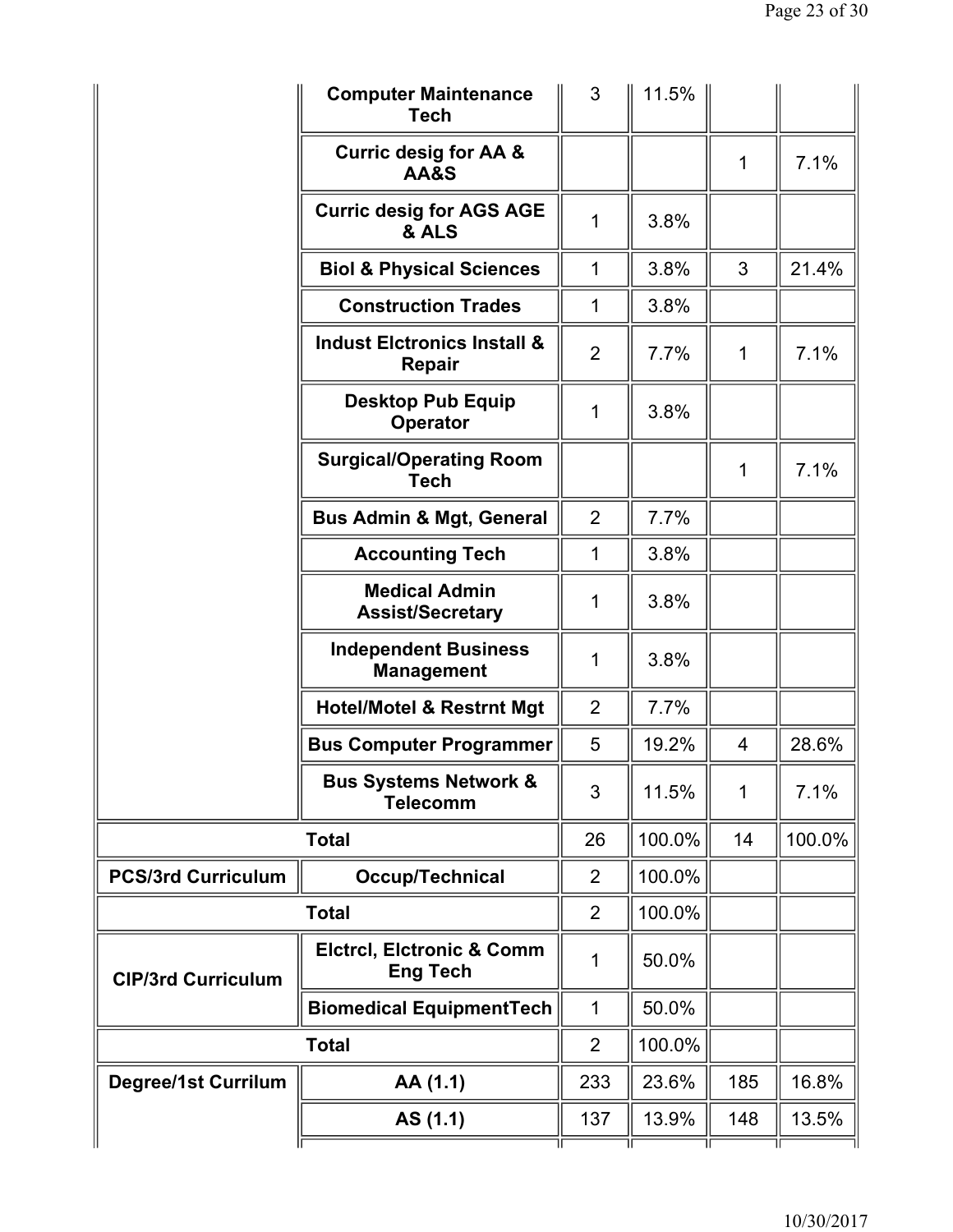|                                                                                                              | AAS (2.2)                                     | 332            | 33.7%  | 344            | 31.3%  |
|--------------------------------------------------------------------------------------------------------------|-----------------------------------------------|----------------|--------|----------------|--------|
|                                                                                                              | <b>AGS, ALS, AGE (1.0)</b>                    | 16             | 1.6%   | 29             | 2.6%   |
|                                                                                                              | Basic Skills (1.7, 1.8, 1.9)                  | 95             | 9.6%   | 295            | 26.8%  |
|                                                                                                              | Occup Cert of 30 sem<br>hrs/more CER (1.2)    | 68             | 6.9%   | 69             | 6.3%   |
|                                                                                                              | Occup Cert of LT 30 sem<br>hrs COC, AOP (1.2) | 71             | 7.2%   | 6              | .5%    |
|                                                                                                              | <b>Assoc in Fine Arts (AFA)</b><br>(1.1)      | 10             | 1.0%   | 6              | .5%    |
|                                                                                                              | <b>Assoc in Eng Sc (AES)</b><br>(1.2)         | 24             | 2.4%   | 17             | 1.5%   |
|                                                                                                              | <b>Total</b>                                  | 986            | 100.0% | 1099           | 100.0% |
|                                                                                                              | AA (1.1)                                      |                |        | 1              | 7.1%   |
|                                                                                                              | AS (1.1)                                      | 1              | 3.8%   | 3              | 21.4%  |
| Degree/2nd<br><b>Curriculum</b>                                                                              | AAS (2.2)                                     | 13             | 50.0%  | $\overline{7}$ | 50.0%  |
|                                                                                                              | <b>AGS, ALS, AGE (1.0)</b>                    | 1              | 3.8%   |                |        |
|                                                                                                              | Occup Cert of 30 sem<br>hrs/more CER (1.2)    | 1              | 3.8%   | 3              | 21.4%  |
|                                                                                                              | Occup Cert of LT 30 sem<br>hrs COC, AOP (1.2) | 10             | 38.5%  |                |        |
|                                                                                                              | <b>Total</b>                                  | 26             | 100.0% | 14             | 100.0% |
| Degree/3rd<br><b>Curriculum</b>                                                                              | AAS (2.2)                                     | 2 <sup>1</sup> | 100.0% |                |        |
|                                                                                                              | <b>Total</b>                                  | $\overline{2}$ | 100.0% |                |        |
|                                                                                                              | <b>Completed all at Parkland</b>              | 250            | 1.8%   | 250            | 1.7%   |
| <b>GENERAL</b>                                                                                               | <b>Completed at Parkland and</b><br>elsewhere | 156            | 1.1%   | 101            | $.7\%$ |
| <b>EDUCATION CORE</b>                                                                                        | <b>Not Completed</b>                          | 3687           | 26.4%  | 3753           | 25.6%  |
|                                                                                                              | Not applicable<br>(occupational students)     | 9860           | 70.7%  | 10536          | 72.0%  |
| <b>Total</b>                                                                                                 |                                               |                | 100.0% | 14640          | 100.0% |
| Source:n:\\\iccb\a1\a1fy00.sps<br>Prepared by the Office of Institutional Research and Evaluation; 05 Sep 00 |                                               |                |        |                |        |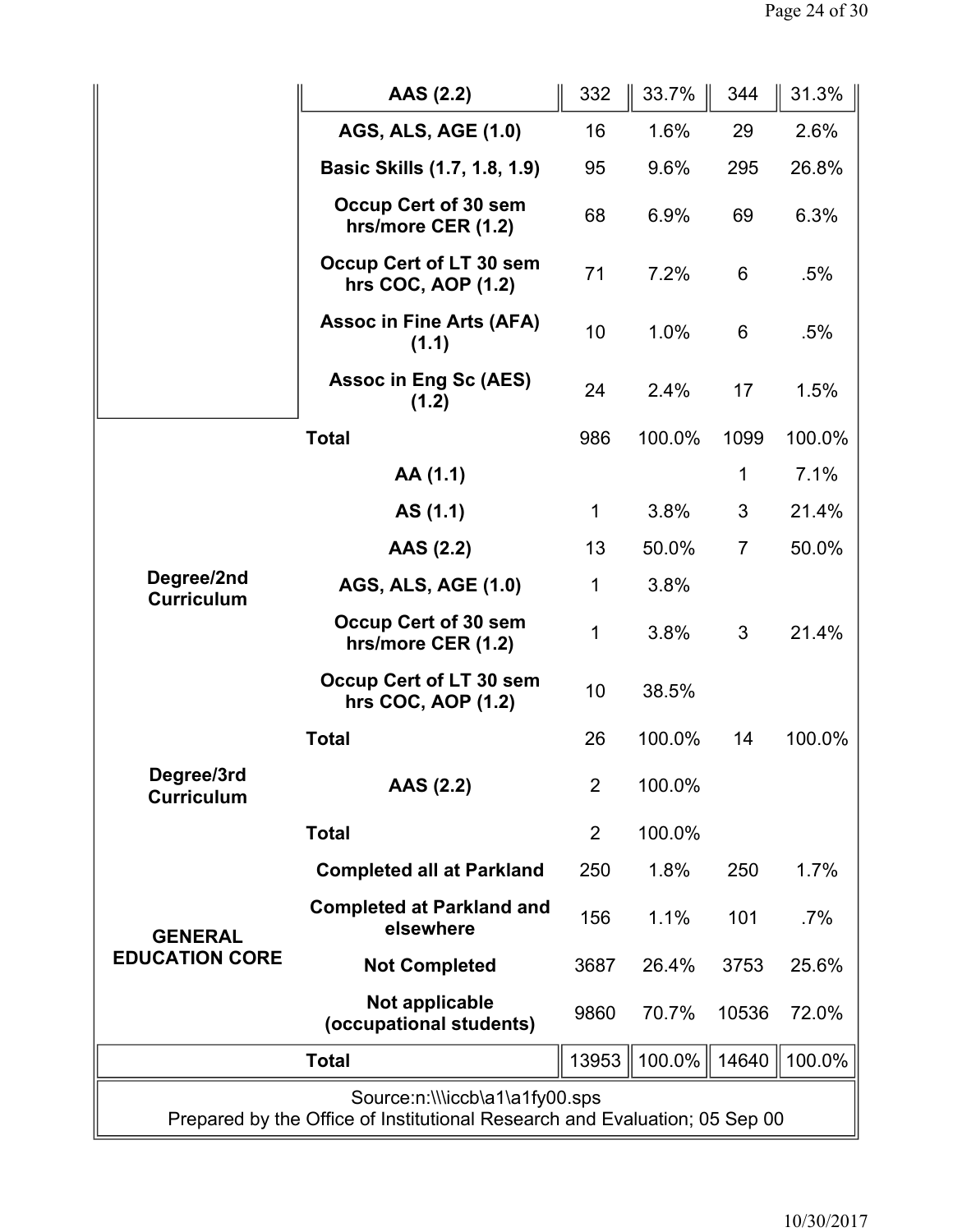#### **Annual Enrollment (A1) - FY 99 & 00 Miscellaneous Admissions Data**

|                                              |                                                           | <b>FISCAL YR</b> |        |       |        |
|----------------------------------------------|-----------------------------------------------------------|------------------|--------|-------|--------|
|                                              |                                                           | 1999<br>2000     |        |       |        |
|                                              |                                                           | Count            | Col %  | Count | Col %  |
| <b>Shared Data Dummy</b>                     | <b>Valid SSN</b>                                          | 13840            | 99.2%  | 14450 | 98.7%  |
| <b>SSN</b>                                   | <b>Dummy ID</b>                                           | 113              | .8%    | 190   | 1.3%   |
|                                              | <b>Total</b>                                              | 13953            | 100.0% | 14640 | 100.0% |
|                                              | No data                                                   | 9970             | 71.5%  | 10829 | 74.0%  |
| <b>ACT Test Date</b>                         | Prior to Oct 1989                                         | 521              | 3.7%   | 434   | 3.0%   |
|                                              | Oct 1989 and later                                        | 3462             | 24.8%  | 3377  | 23.1%  |
|                                              | <b>Total</b>                                              | 13953            | 100.0% | 14640 | 100.0% |
|                                              | <b>All Other</b>                                          | 13506            | 96.8%  | 13723 | 93.7%  |
|                                              | <b>Cooperative Education</b>                              | 195              | 1.4%   |       |        |
|                                              | <b>Apprenticeship Enrollment</b>                          |                  |        | 421   | 2.9%   |
| <b>INSTRUCTIONAL</b>                         | Tech prep in HS                                           | 251              | 1.8%   | 257   | 1.8%   |
| <b>APPROACH</b>                              | Coop and Tech prep in HS                                  | 1                | .0%    |       |        |
|                                              | <b>Apprentice and Tech prep</b><br>in HS                  |                  |        | 12    | $.1\%$ |
|                                              | <b>Current Tech Prep</b>                                  |                  |        | 227   | 1.6%   |
|                                              | <b>Total</b>                                              | 13953            | 100.0% | 14640 | 100.0% |
|                                              | <b>All others</b>                                         | 9403             | 67.4%  | 9751  | 66.6%  |
| <b>Shared Data</b><br><b>Enrollment Type</b> | First time Freshman - new<br>to higher ed                 | 3780             | 27.1%  | 4208  | 28.7%  |
|                                              | First time transfer - new to<br>Parkland w/ higher ed exp | 770              | 5.5%   | 681   | 4.7%   |
|                                              | <b>Total</b>                                              | 13953            | 100.0% | 14640 | 100.0% |
|                                              |                                                           |                  |        |       |        |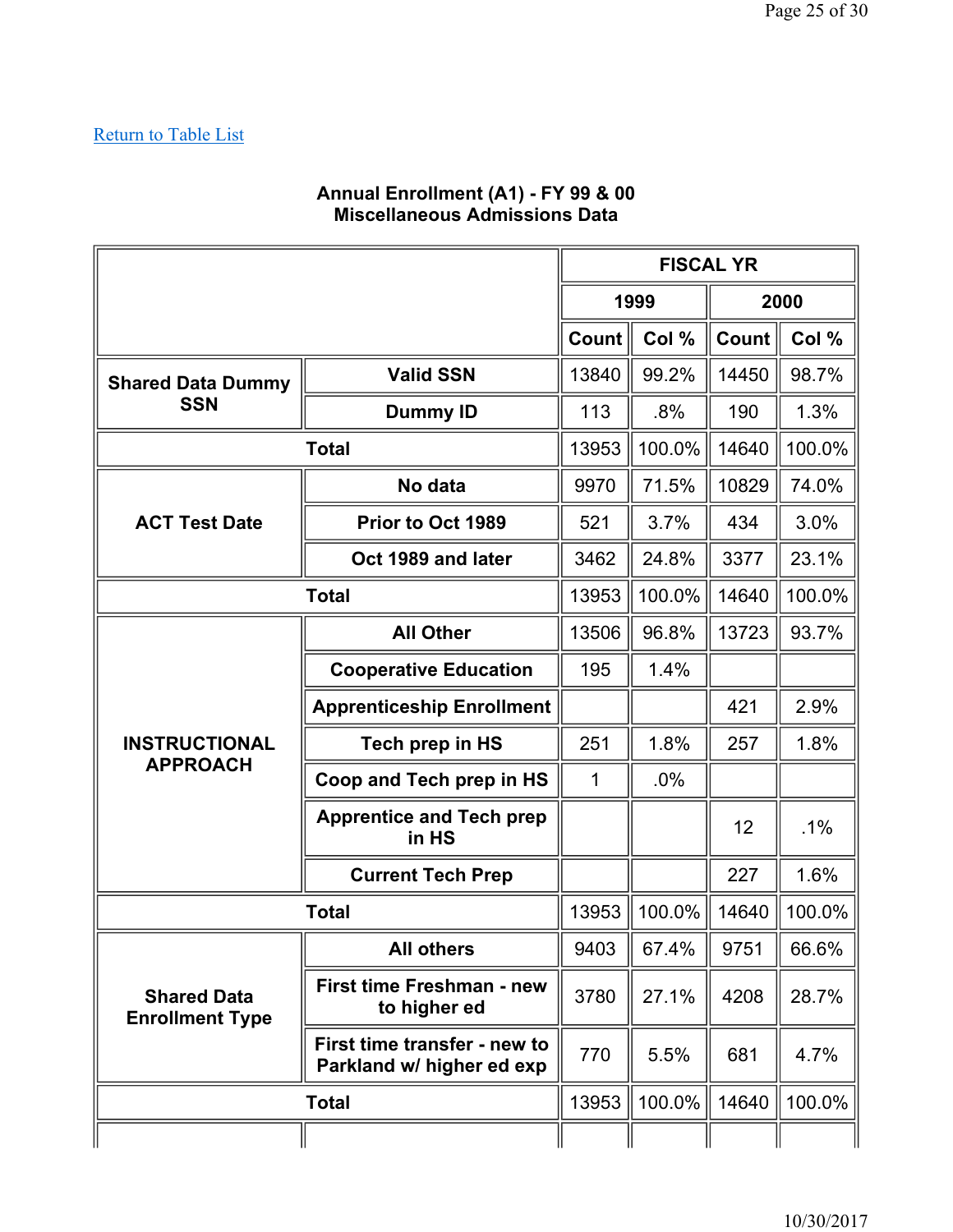|                                                    | Not applicable/Not AA or<br><b>AS</b>                                    | 9835  | 70.5%  | 10508 | 71.8%  |
|----------------------------------------------------|--------------------------------------------------------------------------|-------|--------|-------|--------|
| <b>Min Req Status for</b><br><b>AA/AS Students</b> | Yes, thru hign school<br>coursework                                      | 275   | 2.0%   | 174   | 1.2%   |
|                                                    | Yes, thru means other than<br><b>HS coursework (testing,</b><br>$etc.$ ) | 1034  | 7.4%   | 534   | 3.6%   |
|                                                    | No, not met all standards                                                | 657   | 4.7%   | 470   | 3.2%   |
|                                                    | Not eval/data not available                                              | 2152  | 15.4%  | 2954  | 20.2%  |
|                                                    | <b>Total</b>                                                             | 13953 | 100.0% | 14640 | 100.0% |
|                                                    | <b>Not AA/AS Student</b>                                                 | 12644 | 90.6%  | 13932 | 95.2%  |
| <b>Term Min Req Met</b>                            | <b>Summer</b>                                                            | 204   | 1.5%   | 98    | $.7\%$ |
|                                                    | Fall                                                                     | 740   | 5.3%   | 398   | 2.7%   |
|                                                    | <b>Spring</b>                                                            | 365   | 2.6%   | 212   | 1.4%   |
|                                                    | <b>Total</b>                                                             | 13953 | 100.0% | 14640 | 100.0% |
|                                                    | <b>Requirements Not Met</b>                                              | 12644 | 90.6%  | 13946 | 95.3%  |
|                                                    | 92                                                                       | 1     | $.0\%$ | 1     | $.0\%$ |
|                                                    | 94                                                                       | 62    | $.4\%$ | 42    | .3%    |
| FY Min Req Met                                     | 95                                                                       | 82    | $.6\%$ | 68    | .5%    |
|                                                    | 96                                                                       | 156   | 1.1%   | 69    | .5%    |
|                                                    | 97                                                                       | 239   | 1.7%   | 110   | .8%    |
|                                                    | 98                                                                       | 336   | 2.4%   | 155   | 1.1%   |
|                                                    | 99                                                                       | 433   | 3.1%   | 249   | 1.7%   |
|                                                    | <b>Total</b>                                                             | 13953 | 100.0% | 14640 | 100.0% |
|                                                    | <b>No</b>                                                                | 8733  | 62.6%  | 9861  | 67.4%  |
| <b>Transfer Plans</b>                              | Yes- to a 4-yr<br>college/university                                     | 5220  | 37.4%  | 4779  | 32.6%  |
|                                                    | <b>Total</b>                                                             | 13953 | 100.0% | 14640 | 100.0% |
| <b>Signed Declaration of</b>                       | <b>No</b>                                                                | 1087  | 7.8%   | 1619  | 11.1%  |
| Intent                                             | <b>Yes</b>                                                               | 12866 | 92.2%  | 13021 | 88.9%  |
|                                                    | <b>Total</b>                                                             | 13953 | 100.0% | 14640 | 100.0% |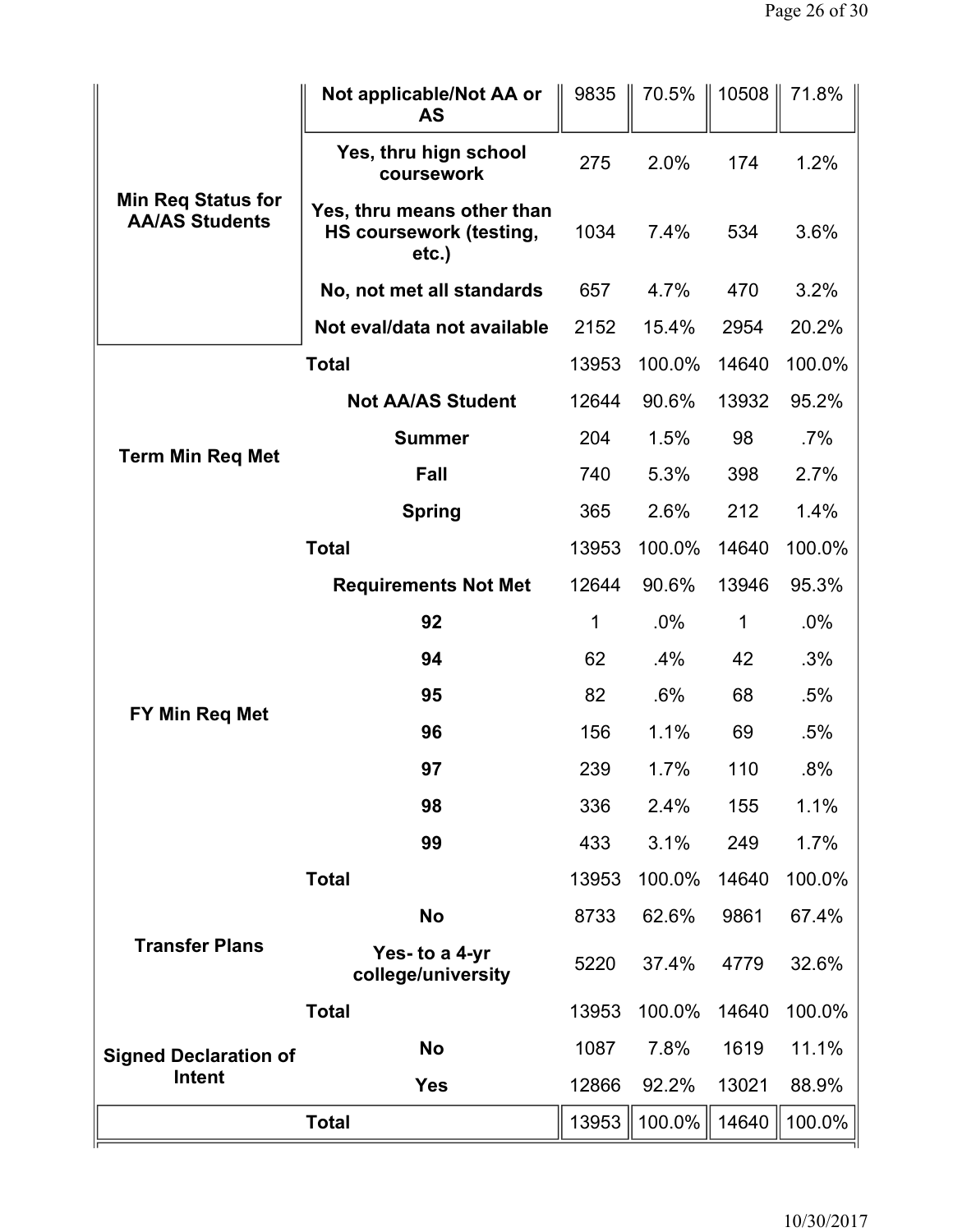## **Annual Enrollment (A1) - FY 99 & 00 Credit Hours Attempted and Earned**

|                                      |                | <b>FISCAL YR</b> |          |
|--------------------------------------|----------------|------------------|----------|
|                                      |                | 1999             | 2000     |
| <b>Mean</b>                          |                | 1.31             | 1.28     |
|                                      | <b>Median</b>  | .00              | .00      |
|                                      | <b>Sum</b>     | 18242.00         | 18756.00 |
| <b>Summer Credit Hours Attempted</b> | <b>Mode</b>    | .00.             | .00      |
|                                      | <b>Minimum</b> | .00              | .00      |
|                                      | <b>Maximum</b> | 17.00            | 16.00    |
| <b>Mean</b>                          |                | 1.11             | 1.09     |
| <b>Summer Credit Hours Earned</b>    | <b>Median</b>  | .00              | .00.     |
|                                      | <b>Sum</b>     | 15508.00         | 15911.00 |
|                                      | <b>Mode</b>    | .00              | .00      |
|                                      | <b>Minimum</b> | .00              | .00      |
|                                      | <b>Maximum</b> | 17.00            | 16.00    |
|                                      | <b>Mean</b>    | 5.50             | 5.31     |
|                                      | <b>Median</b>  | 3.00             | 3.00     |
| <b>Fall Credit Hours Attempted</b>   | <b>Sum</b>     | 76747.00         | 77696.00 |
|                                      | <b>Mode</b>    | .00              | .00      |
|                                      | <b>Minimum</b> | .00              | .00      |
| <b>Maximum</b>                       |                | 26.00            | 25.00    |
| <b>Fall Credit Hours Earned</b>      | <b>Mean</b>    | 4.03             | 3.85     |
|                                      | <b>Median</b>  | 1.00             | .00      |
|                                      |                |                  |          |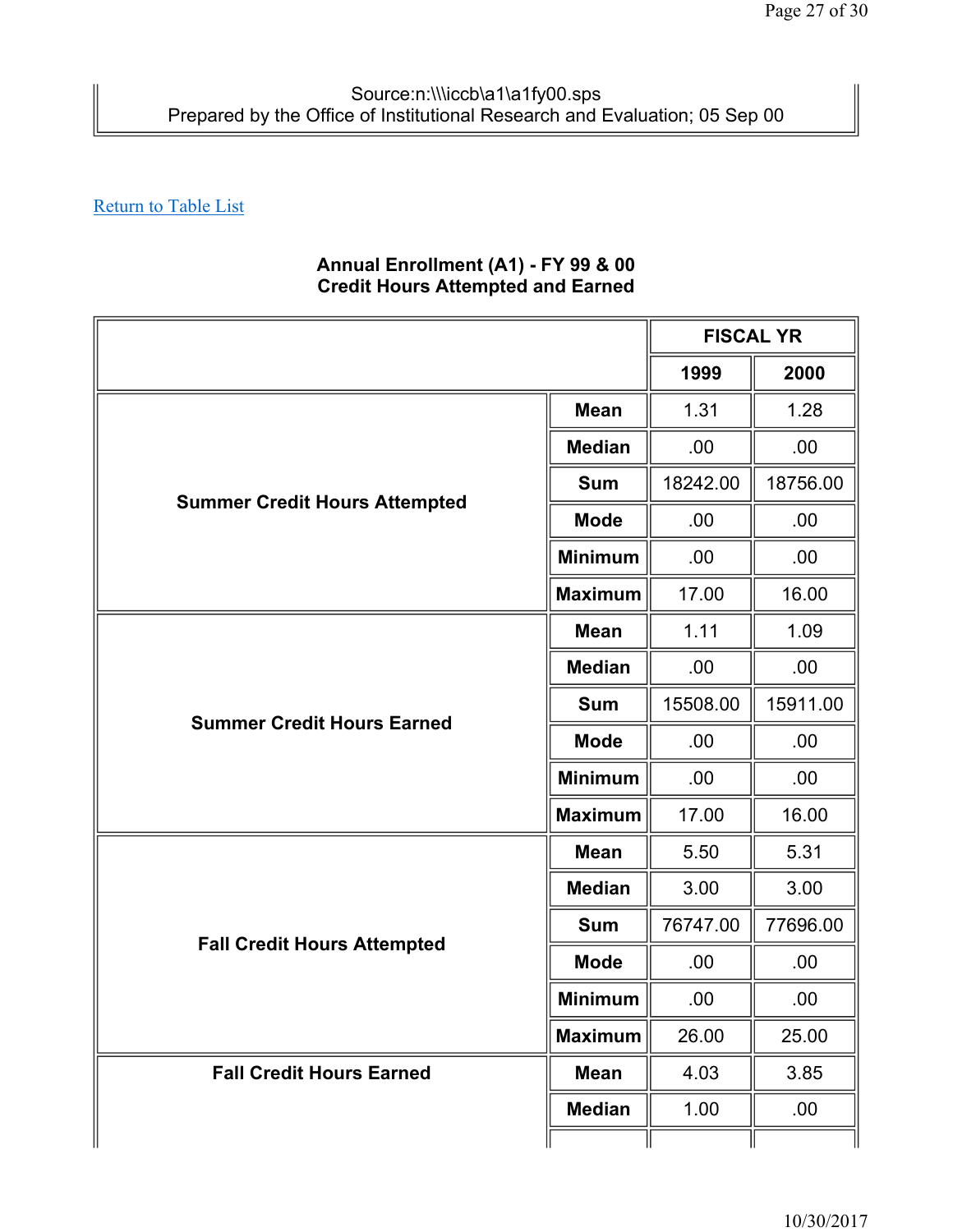|                                             | <b>Sum</b>     | 56231.00 | 56367.00 |
|---------------------------------------------|----------------|----------|----------|
|                                             | <b>Mode</b>    | .00      | .00      |
|                                             | <b>Minimum</b> | .00      | .00      |
|                                             | <b>Maximum</b> | 24.00    | 25.00    |
|                                             | <b>Mean</b>    | 5.25     | 5.08     |
|                                             | <b>Median</b>  | 3.00     | 3.00     |
|                                             | <b>Sum</b>     | 73318.50 | 74300.00 |
| <b>Spring Credit Hours Attempted</b>        | <b>Mode</b>    | .00      | .00      |
|                                             | <b>Minimum</b> | .00      | .00      |
|                                             | <b>Maximum</b> | 27.00    | 27.00    |
|                                             | <b>Mean</b>    | 3.72     | 3.63     |
|                                             | <b>Median</b>  | .00      | .00      |
| <b>Spring Credit Hours Earned</b>           | <b>Sum</b>     | 51916.00 | 53153.00 |
|                                             | <b>Mode</b>    | .00      | .00      |
|                                             | <b>Minimum</b> | .00      | .00      |
|                                             | <b>Maximum</b> | 23.00    | 27.00    |
|                                             | <b>Mean</b>    | 1.20     | 1.16     |
|                                             | <b>Median</b>  | .00      | .00      |
| <b>Shared Summer Credit Hours Attempted</b> | <b>Sum</b>     | 16706.00 | 16932.00 |
|                                             | <b>Mode</b>    | .00      | .00      |
|                                             | <b>Minimum</b> | .00      | .00      |
|                                             | <b>Maximum</b> | 17.00    | 16.00    |
|                                             | <b>Mean</b>    | 1.04     | 1.01     |
|                                             | <b>Median</b>  | .00      | .00.     |
| <b>Shared Summer Credit Hours Earned</b>    | <b>Sum</b>     | 14542.00 | 14775.00 |
|                                             | <b>Mode</b>    | .00      | .00      |
|                                             | <b>Minimum</b> | .00      | .00.     |
|                                             | <b>Maximum</b> | 17.00    | 16.00    |
| <b>Shared Fall Credit Hours Attempted</b>   | <b>Mean</b>    | 4.60     | 4.41     |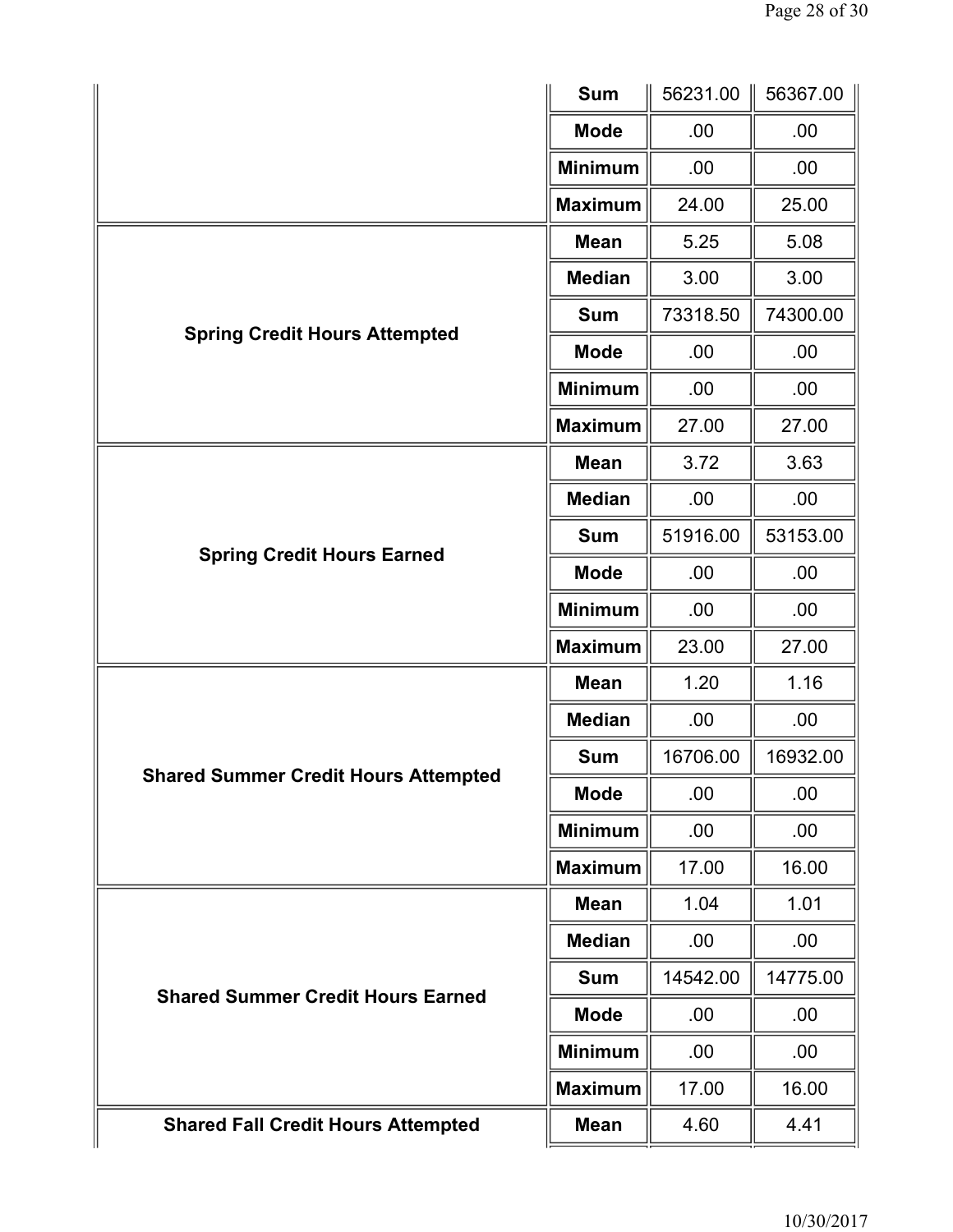|                                             | <b>Median</b>  | 3.00           | 3.00           |
|---------------------------------------------|----------------|----------------|----------------|
|                                             | <b>Sum</b>     | 64155.00       | 64587.00       |
|                                             | <b>Mode</b>    | .00            | .00            |
|                                             | <b>Minimum</b> | .00            | .00            |
|                                             | <b>Maximum</b> | 26.00          | 25.00          |
|                                             | <b>Mean</b>    | 3.55           | 3.38           |
|                                             | <b>Median</b>  | .00            | .00            |
| <b>Shared Fall Credit Hours Earned</b>      | <b>Sum</b>     | 49509.00       | 49435.00       |
|                                             | <b>Mode</b>    | .00            | .00            |
|                                             | <b>Minimum</b> | .00            | .00            |
|                                             | <b>Maximum</b> | 24.00          | 25.00          |
|                                             | <b>Mean</b>    | 4.54           | 4.37           |
|                                             | <b>Median</b>  | 3.00           | 2.00           |
|                                             | <b>Sum</b>     | 63377.00       | 64016.00       |
| <b>Shared Spring Credit Hours Attempted</b> | <b>Mode</b>    | .00.           | .00            |
|                                             | <b>Minimum</b> | .00.           | .00            |
|                                             | <b>Maximum</b> | 25.00          | 27.00          |
|                                             | <b>Mean</b>    | 3.41           | 3.32           |
|                                             | <b>Median</b>  | .00            | .00            |
| <b>Shared Spring Credit Hours Earned</b>    | <b>Sum</b>     | 47563.00       | 48669.00       |
|                                             | <b>Mode</b>    | .00            | .00            |
|                                             | <b>Minimum</b> | .00            | .00            |
|                                             | <b>Maximum</b> | 23.00          | 27.00          |
|                                             | <b>Mean</b>    | $\pmb{0}$      | 0              |
|                                             | <b>Median</b>  | $\pmb{0}$      | $\mathbf 0$    |
|                                             | <b>Sum</b>     | 5320           | 5570           |
| <b>Shared Data Enrollment Type</b>          | <b>Mode</b>    | 0              | $\mathbf 0$    |
|                                             | <b>Minimum</b> | $\mathbf 0$    | $\pmb{0}$      |
|                                             | <b>Maximum</b> | $\overline{2}$ | $\overline{2}$ |